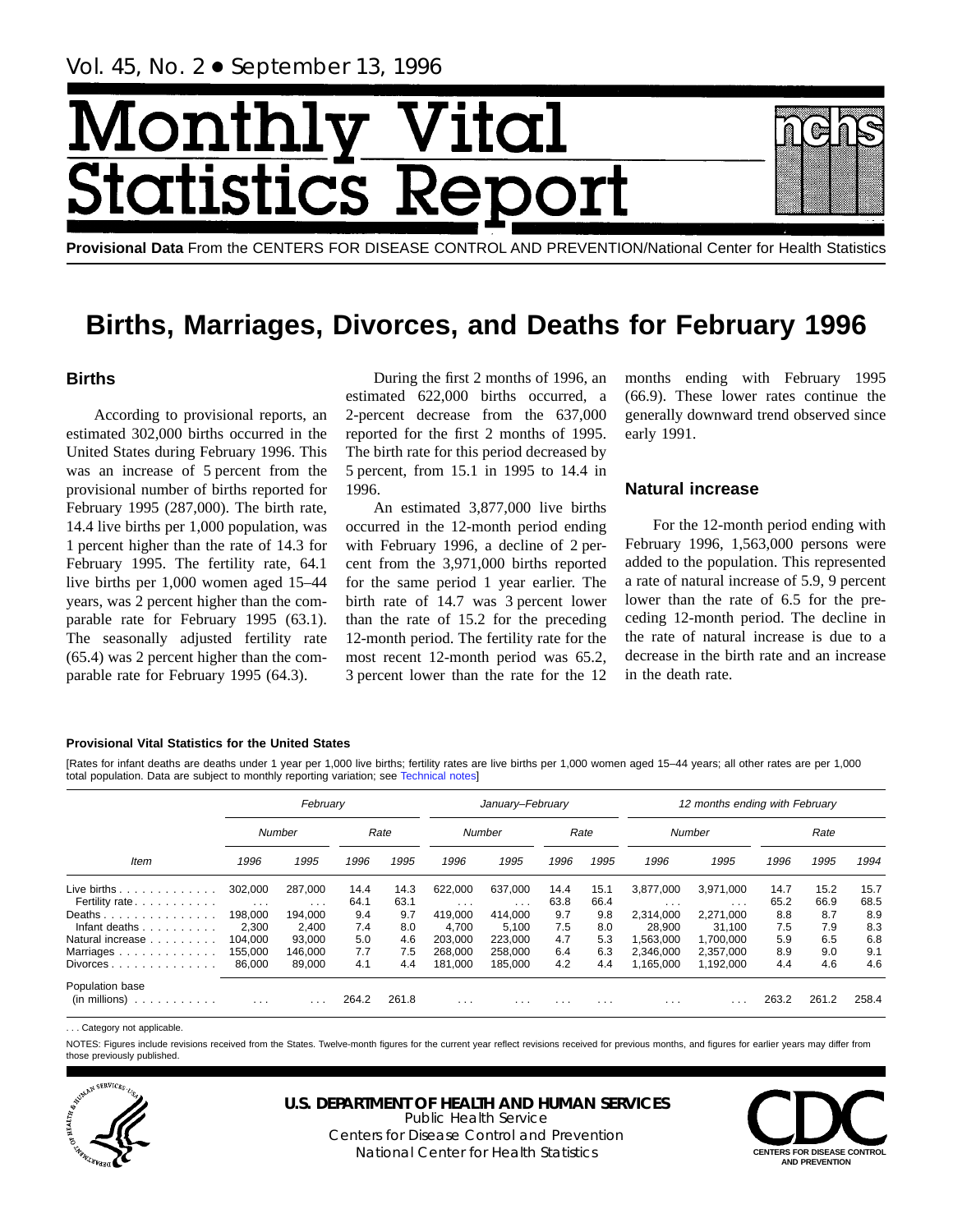## **Marriages**

An estimated 155,000 couples married in February 1996, 6 percent more than in February a year earlier (146,000). The marriage rate per 1,000 population for February increased 3 percent, from 7.5 in 1995 to 7.7 in 1996.

The number of marriages performed in the first 2 months of 1996 totaled 268,000, 4 percent more than for the comparable period in 1995 (258,000). The marriage rate for the 2-month period was 2 percent higher in 1996 than in 1995—6.4 compared with 6.3.

Approximately 2,346,000 marriages occurred during the 12-month period ending with February 1996, less than a 1-percent difference when compared with the same period a year earlier (2,357,000). The marriage rate for the current 12-month period (8.9) was 1 percent lower than the rate for the same period ending with February 1995 (9.0).

## **Divorces**

An estimated 86,000 couples divorced in February 1996, 3 percent fewer than in February 1995 (89,000). The divorce rate per 1,000 population was 7 percent lower for February in 1996 (4.1) than in 1995 (4.4).

The number of divorces granted for January–February 1996 was 181,000, 2 percent fewer than for the same period in 1995 (185,000). The divorce rate for the 2-month period dropped 5 percent between 1995 and 1996—from 4.4 to 4.2.

Approximately 1,165,000 couples divorced during the 12-month period ending with February 1996, a 2-percent decline from the number for the comparable period ending with February 1995 (1,192,000). The decrease in the number contributed to a 4-percent drop in the divorce rate—from 4.6 for the 12-month period ending with February 1995 to 4.4 for the current period.

## **Deaths**

For February 1996 there were an estimated 198,000 deaths in the United States. The death rate was 9.4 deaths per 1,000 population, 3 percent lower than the rate of 9.7 for February a year earlier. Among the 198,000 deaths for February 1996 were 2,300 deaths at ages under 1 year.



**Provisional birth rates per 1,000 population by month: United States, 1994–96**



**Provisional seasonally adjusted fertility rates per 1,000 women aged 15–44 years: United States, 1992–96**



**Provisional marriage rates per 1,000 population by month: United States, 1994–96**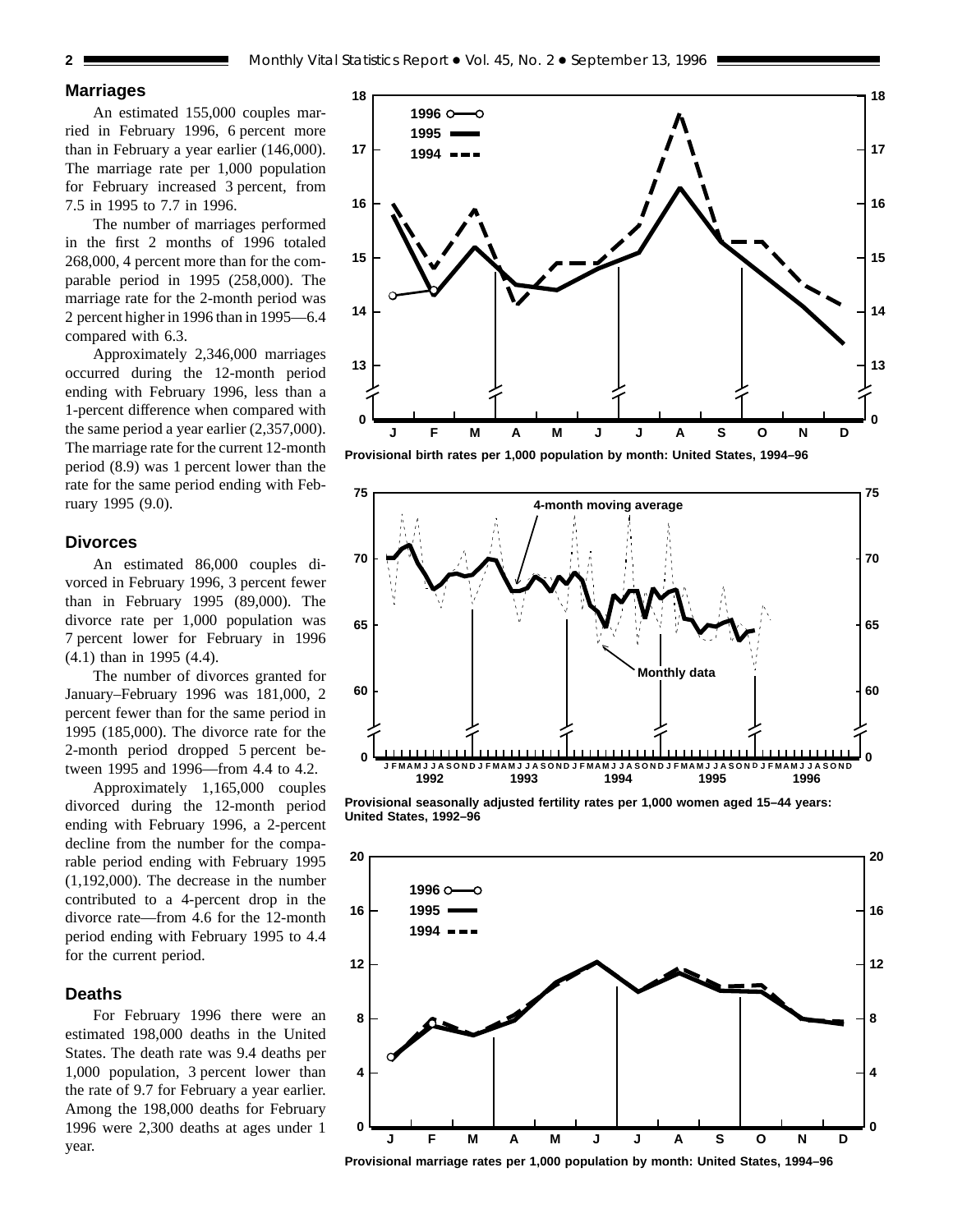The death rate for the 12 months ending with February 1996 was 8.8 deaths per 1,000 population, 1 percent higher than the rate of 8.7 for the comparable 12-month period a year earlier. The infant mortality rate for this 12-month period was 7.5 per 1,000 live births, 5 percent lower than the rate of 7.9 for the 12 months ending with February 1995.

*Current Mortality Sample, 12 months ending with January 1996*—The provisional death rate for the 12 months ending with January 1996 was 878.5 per 100,000 population, an increase of less than 1 percent when compared with the rate of 874.4 for the 12-month period ending January 1995. The provisional age-adjusted death rate for the 12-month period ending with January 1996 was 501.6 per 100,000 U.S. standard million population, 1.2 percent lower than the rate of 507.9 for the 12-month period ending with January 1995. Age-adjusted death rates control for changes and variations in the age composition of the population; therefore, they are better indicators than crude rates for showing changes in mortality risk over time and for showing differences between race-sex groups within the population. Among the race-sex groups, the estimated age-adjusted death rate decreased for white males. By age the death rate for the total population decreased for the following age groups: Under 1 year, 55–64 years, and 65–74 years.

Among the major causes of death, the estimated death rate decreased between the two successive 12-month periods for Homicide and legal intervention and for Malignant neoplasms, including neoplasms of lymphatic and hematopoietic tissues. The death rate increased between the two successive 12-month periods for Diabetes mellitus and Alzheimer's disease. The increase for Alzheimer's disease may reflect changes in diagnostic practices rather than real increases in mortality from this cause.

The death rate for injury by firearms for the 12 months ending with January 1996 was 13.5 per 100,000 population, a decrease of 8.8 percent from the rate of 14.8 for the comparable 12-month period a year earlier.



**Provisional death rates per 1,000 population by month: United States, 1994–96**







**Provisional birth rates per 1,000 population for successive 12-month periods ending with month indicated: United States, 1992–96**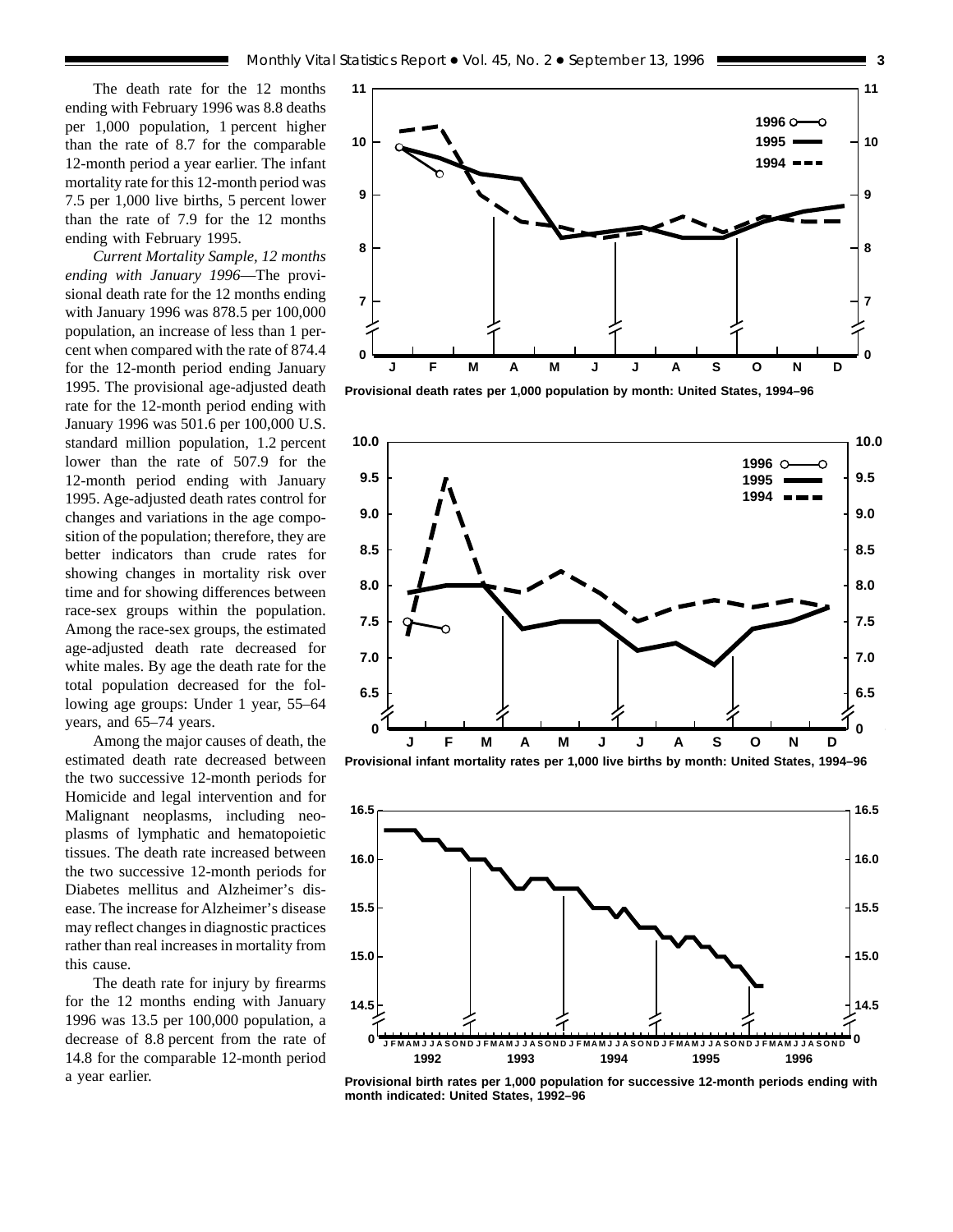The infant mortality rate for the 12 months ending with January 1996 was 753.6 per 100,000 live births, 5.4 percent lower than the rate of 797.0 for the same 12-month period a year earlier. For infants under 28 days, the 12-month rate ending January 1996 was 477.5 compared with a rate of 502.6 for the 12-month period a year earlier. The infant mortality rate for infants 28 days–11 months was 275.0 compared with a rate of 294.1 for the 12-month period a year earlier. The changes in the mortality rates for infants under 28 days and for those 28 days–11 months were not statistically significant. Among causes of infant death, the changes in the infant mortality rates between the two successive 12-month periods were not significant.



**Provisional marriage rates per 1,000 population for successive 12-month periods ending with month indicated: United States, 1992–96**



**Provisional divorce rates per 1,000 population for successive 12-month periods ending with month indicated: United States, 1992–96**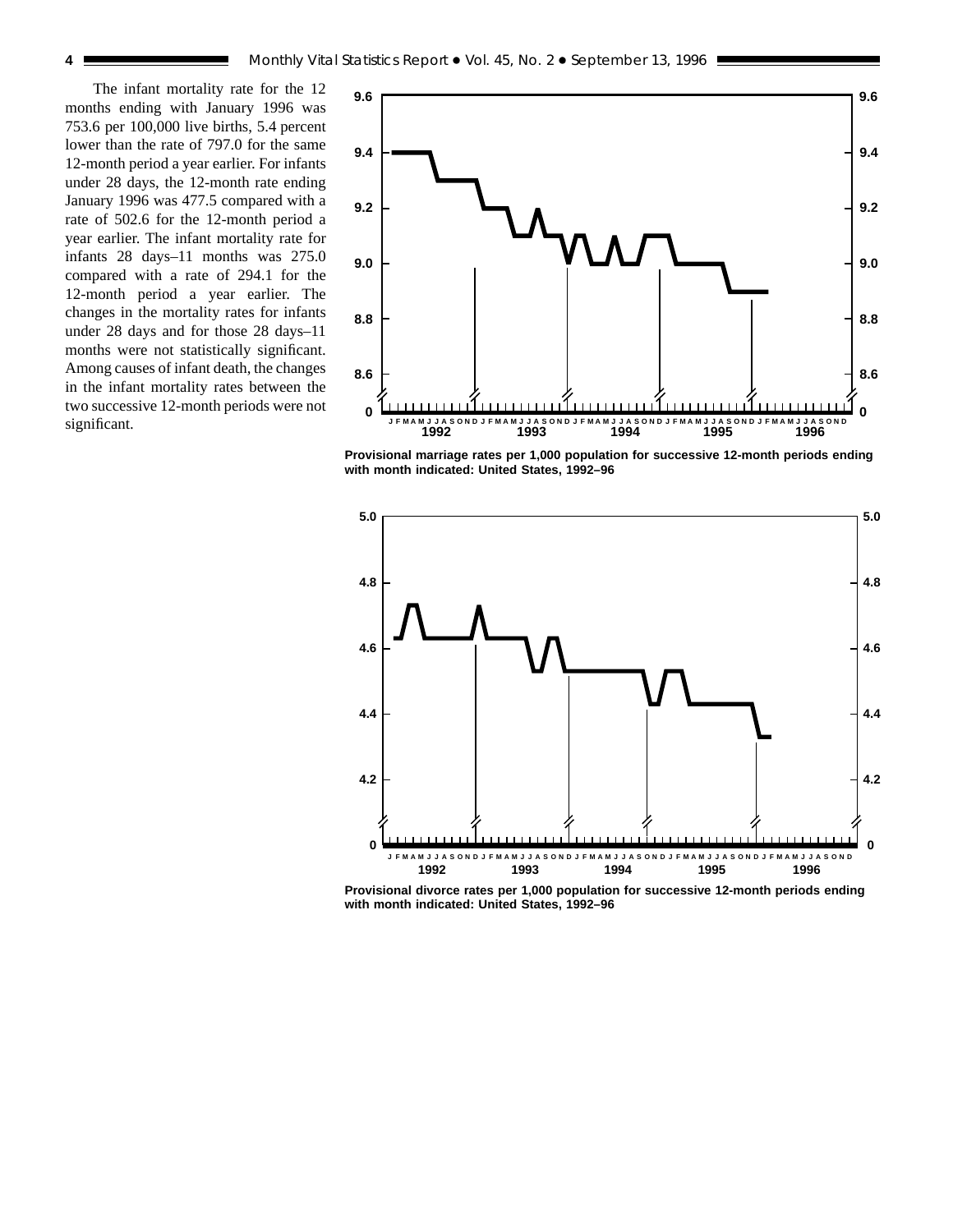



**Provisional death rates per 1,000 population for successive 12-month periods ending with month indicated: United States, 1992–96**



**Provisional infant mortality rates per 1,000 live births for successive 12-month periods ending with month indicated: United States, 1992–96**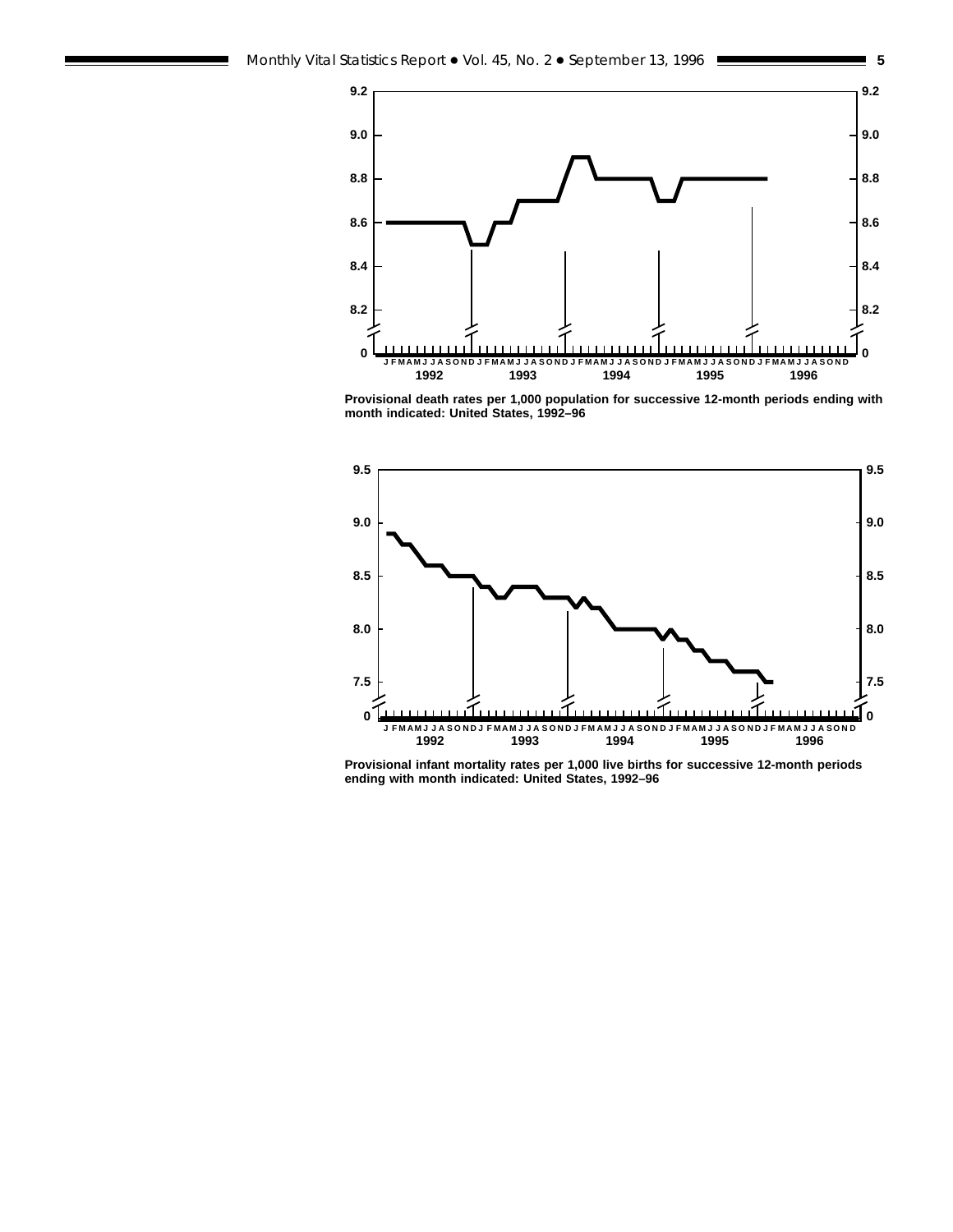#### **Table 1. Provisional number of live births, marriages, divorces, deaths, and infant deaths and rates, by month: United States, January 1995–February 1996**

[Data are provisional and are subject to monthly reporting variation; see [Technical notes\]](#page-16-0)

|                                       |         |                                 | Live births                              |                        |         | Marriages                       | <b>Divorces</b> |                                 | Deaths  |                                 | Infant deaths |                                  |
|---------------------------------------|---------|---------------------------------|------------------------------------------|------------------------|---------|---------------------------------|-----------------|---------------------------------|---------|---------------------------------|---------------|----------------------------------|
|                                       |         |                                 | Rate per 1,000 women<br>aged 15-44 years |                        |         |                                 |                 |                                 |         |                                 |               |                                  |
| Period                                | Number  | Rate per<br>1,000<br>population | Unadjusted                               | Seasonally<br>adjusted | Number  | Rate per<br>1,000<br>population | Number          | Rate per<br>1,000<br>population | Number  | Rate per<br>1.000<br>population | Number        | Rate per<br>1,000<br>live births |
| 1995:                                 |         |                                 |                                          |                        |         |                                 |                 |                                 |         |                                 |               |                                  |
| January                               | 350,000 | 15.8                            | 69.4                                     | 72.8                   | 111,000 | 5.1                             | 96,000          | 4.3                             | 220,000 | 9.9                             | 2,700         | 7.9                              |
| February                              | 287,000 | 14.3                            | 63.1                                     | 64.3                   | 146.000 | 7.5                             | 89,000          | 4.4                             | 194,000 | 9.7                             | 2,400         | 8.0                              |
| March                                 | 338,000 | 15.2                            | 67.1                                     | 68.0                   | 148,000 | 6.8                             | 98,000          | 4.4                             | 208,000 | 9.4                             | 2,700         | 8.0                              |
| April                                 | 313,000 | 14.5                            | 64.1                                     | 65.8                   | 165,000 | 7.9                             | 98,000          | 4.6                             | 200,000 | 9.3                             | 2,300         | 7.4                              |
| May                                   | 321,000 | 14.4                            | 63.5                                     | 64.0                   | 238,000 | 10.7                            | 103,000         | 4.6                             | 184,000 | 8.2                             | 2,500         | 7.5                              |
| June<br>.                             | 318,000 | 14.8                            | 65.2                                     | 63.8                   | 263,000 | 12.2                            | 104,000         | 4.8                             | 180,000 | 8.3                             | 2,400         | 7.5                              |
| July                                  | 337.000 | 15.1                            | 66.6                                     | 64.0                   | 224.000 | 10.0                            | 97,000          | 4.4                             | 188.000 | 8.4                             | 2,400         | 7.1                              |
| August $\ldots$ , $\ldots$ , $\ldots$ | 364,000 | 16.3                            | 72.1                                     | 68.0                   | 254,000 | 11.4                            | 99,000          | 4.4                             | 184,000 | 8.2                             | 2,400         | 7.2                              |
| September.                            | 331,000 | 15.3                            | 67.6                                     | 63.7                   | 219,000 | 10.1                            | 99,000          | 4.6                             | 178,000 | 8.2                             | 2,200         | 6.9                              |
| October                               | 328,000 | 14.7                            | 64.9                                     | 65.2                   | 224.000 | 10.0                            | 98,000          | 4.4                             | 190,000 | 8.5                             | 2,500         | 7.4                              |
| November                              | 306.000 | 14.1                            | 62.6                                     | 64.6                   | 174,000 | 8.0                             | 95,000          | 4.4                             | 188.000 | 8.7                             | 2,300         | 7.5                              |
| December                              | 300,000 | 13.4                            | 59.3                                     | 61.6                   | 169,000 | 7.6                             | 92,000          | 4.1                             | 197,000 | 8.8                             | 2,400         | 7.7                              |
| 1996:                                 |         |                                 |                                          |                        |         |                                 |                 |                                 |         |                                 |               |                                  |
| January                               | 320,000 | 14.3                            | 63.5                                     | 66.6                   | 113,000 | 5.2                             | 96,000          | 4.3                             | 221,000 | 9.9                             | 2,400         | 7.5                              |
| February                              | 302,000 | 14.4                            | 64.1                                     | 65.4                   | 155,000 | 7.7                             | 86,000          | 4.1                             | 198,000 | 9.4                             | 2,300         | 7.4                              |

<sup>1</sup>The method of seasonal adjustment, developed by the U.S. Bureau of the Census, is described in The X-11 Variant of the Census Method II Seasonal Adjustment Program, Technical Paper<br>No. 15 (1967 revision).

NOTE: Figures include all revisions received from the States and, therefore, may differ from those previously published.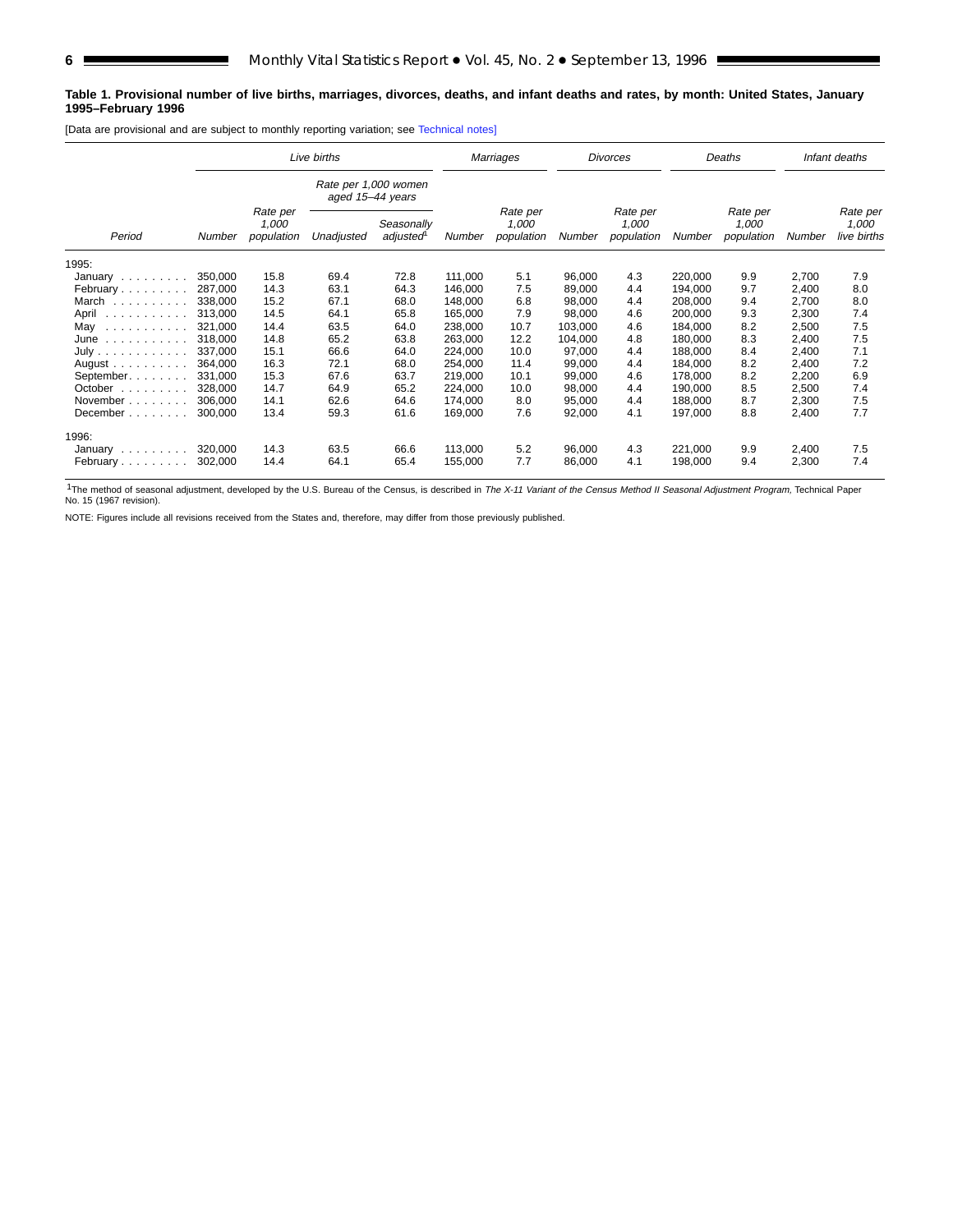<span id="page-6-0"></span>**Table 2. Provisional number of live births and deaths: Each division and State, February 1995 and 1996, and cumulative figures, 1994–96** [Data are estimates by State of residence; see [Technical notes\]](#page-16-0)

|                          |                  |                      | Live births      |                      |                      |                 |                      | Deaths           |                      |                      |  |
|--------------------------|------------------|----------------------|------------------|----------------------|----------------------|-----------------|----------------------|------------------|----------------------|----------------------|--|
|                          |                  | February             |                  | January-February     |                      |                 | February             | January-February |                      |                      |  |
| Area                     | 1996             | 1995                 | 1996             | 1995                 | 1994                 | 1996            | 1995                 | 1996             | 1995                 | 1994                 |  |
|                          | 17,582           | 13,419               | 29,764           | 29,659               | 27,656               | 9,510           | 11,033               | 20,343           | 21,485               | 21,408               |  |
| Maine                    | 1,078            | 1,026                | 1,979            | 1,885                | 1,754                | 1,105           | 1,043                | 2,137            | 1,907                | 2,000                |  |
|                          | 626              | 1,350                | 1,695            | 2,279                | 2,344                | 797             | 860                  | 1,507            | 1,689                | 1,700                |  |
|                          | 574              | 597                  | 1,049            | 1,132                | 886                  | 532             | 507                  | 938              | 1,002                | 814                  |  |
| Massachusetts            | 11,456           | 4,647                | 17,460           | 13,712               | 13,359               | 4,073           | 5,453                | 9,476            | 10,340               | 9,778                |  |
| Rhode Island             | 1,029            | 972                  | 1,820            | 1,647                | 1,897                | 765             | 828                  | 1,596            | 1,690                | 1,693                |  |
|                          | 2,819            | 4,827                | 5,761            | 9,004                | 7,416                | 2,238           | 2,342                | 4,689            | 4,857                | 5,423                |  |
|                          | 30,274           | 33.603               | 76.645           | 77,832               | 85,450               | 28,743          | 31,090               | 66,035           | 68,847               | 69,287               |  |
|                          | 14,519           | 14,525               | 42,995           | 36,290               | 44,561               | 12,331          | 13,307               | 29,904           | 31,705               | 31,503               |  |
|                          | 4,640<br>11,115  | 7,242<br>11,836      | 8,802<br>24,848  | 15,735               | 15,193<br>25,696     | 5,880<br>10,532 | 6,526<br>11,257      | 12,723<br>23,408 | 13,366               | 13,304               |  |
| Pennsylvania             |                  |                      |                  | 25,807               |                      |                 |                      |                  | 23,776               | 24,480               |  |
|                          | 52,374           | 47,162               | 101,489          | 97,168               | 103,083              | 32,783          | 33,132               | 70,253           | 68,282               | 75,261               |  |
|                          | 12,379           | 10,692               | 24,372           | 23,725               | 28,151               | 8,017           | 8,657                | 18,063           | 18,167               | 21,592               |  |
|                          | 7,205            | 6,895                | 13,423           | 12,759               | 13,120               | 5,390           | 4,634                | 10,011           | 8,580                | 9,850                |  |
|                          | 14,258<br>12,830 | 14,161<br>10,375     | 29,429<br>23,518 | 29,159<br>21,089     | 27,644<br>22,572     | 8,719           | 9,453                | 18,616<br>15,016 | 19,333<br>14,403     | 19,732<br>15,410     |  |
| Wisconsin                | 5,702            | 5,039                | 10,747           | 10,436               | 11,596               | 6,735<br>3,922  | 6,738<br>3,650       | 8,547            | 7,799                | 8,677                |  |
|                          |                  |                      |                  |                      |                      |                 |                      |                  |                      |                      |  |
|                          | 17,921           | 17,901               | 40,434           | 41,978               | 40,302               | 15,180          | 13,848               | 31,607           | 31,188               | 33,262               |  |
| Minnesota                | 4,918            | 4,546                | 10,027           | 9,561                | 10,260               | 2,834           | 2,985                | 6,599            | 6,589                | 6,956                |  |
| Missouri                 | 1,329<br>5,572   | 2,631<br>5,760       | 4,344<br>12,738  | 5,334<br>13,438      | 5,302<br>13,605      | 3,313<br>4,599  | 1,078<br>5,497       | 6,193<br>9,648   | 3,960<br>11,666      | 4,858<br>11,755      |  |
|                          | 650              | 577                  | 1,295            | 1,401                | 1,311                | 493             | 483                  | 983              | 1,103                | 1,068                |  |
| South Dakota             | 685              | 728                  | 1,208            | 1,492                | 1,582                | 562             | 556                  | 896              | 1,138                | 1,282                |  |
| Nebraska                 | 2,115            | 1,950                | 3,955            | 3,772                | 3,398                | 1,351           | 1,353                | 2,689            | 2,689                | 2,627                |  |
|                          | 2,652            | 1,709                | 6,867            | 6,980                | 4,844                | 2,028           | 1,896                | 4,599            | 4,043                | 4,716                |  |
|                          | 54,051           | 54.951               | 106,297          | 114.047              | 108,466              | 38,705          | 39,015               | 83,527           | 80,813               | 80,569               |  |
|                          | 801              | 764                  | 1,701            | 1,639                | 1,656                | 506             | 505                  | 1,156            | 1,064                | 1,073                |  |
|                          | 5,773            | 5,510                | 11,670           | 12,159               | 9,284                | 3,197           | 3,516                | 7,322            | 6,972                | 6,009                |  |
| District of Columbia     | 664              | 689                  | 1,362            | 1,477                | 1,592                | 487             | 504                  | 1,086            | 1,132                | 1,171                |  |
|                          | 6,591            | 8,459                | 11,588           | 17,682               | 15,427               | 4,346           | 4,544                | 9,157            | 9,805                | 10,027               |  |
| West Virginia            | 1,373            | 1,296                | 3,214            | 3,338                | 3,427                | 867             | 1,688                | 2,795            | 3,288                | 3,793                |  |
|                          | 8,897            | 9,740                | 17,036           | 17,565               | 16,649               | 6,686           | 5,690                | 12,353           | 11,831               | 12,893               |  |
| South Carolina           | 5,143            | 3,920                | 9,395            | 8,390                | 8,667                | 2,868           | 3,051                | 6,894            | 5,852                | 5,610                |  |
|                          | 10,286           | 9,561                | 20,706           | 20,684               | 18,958               | 5,319           | 5,093                | 11,797           | 11,061               | 10,358               |  |
|                          | 14,523           | 15,012               | 29,625           | 31,113               | 32,806               | 14,429          | 14,424               | 30,967           | 29,808               | 29,635               |  |
|                          | 14,714           | 16,076               | 32,578           | 36,993               | 40,487               | 12,763          | 14,353               | 27,353           | 29,608               | 30,941               |  |
|                          | 4,163            | 3,055                | 8,900            | 7,706                | 8,490                | 3,167           | 4,106                | 7,204            | 7,726                | 7,290                |  |
|                          | 3,205            | 5,711                | 7,629            | 12,318               | 13,400               | 3,654           | 4,465                | 7,028            | 9,289                | 9,379                |  |
|                          | 4,413            | 4,242                | 10,168           | 9,759                | 10,521               | 3,489           | 3,639                | 7,954            | 7,912                | 9,042                |  |
|                          | 2,933            | 3,068                | 5,881            | 7,210                | 8,076                | 2,453           | 2,143                | 5,167            | 4,681                | 5,230                |  |
|                          | 51,118           | 46.510               | 84,006           | 91,650               | 76,509               | 23,705          | 18,959               | 44,813           | 43,214               | 47,563               |  |
|                          | 2,761            | 2,578                | 5,655            | 5,454                | 5,676                | 2,471           | 2,110                | 4,778            | 4,053                | 5,481                |  |
| Louisiana                | 4,810            | 5,920                | 11,691           | 13,358               | 11,459               | 3,401           | 3,398                | 7,642            | 7,443                | 7,306                |  |
|                          | 3,275            | 3,426                | 7,965            | 7,061                | 8,463                | 2,834           | 2,466                | 6,158            | 5,628                | 6,371                |  |
|                          | 40,272           | 34,586               | 58,695           | 65,777               | 50,911               | 14,999          | 10,985               | 26,235           | 26,090               | 28,405               |  |
| Mountain.                | 19,438           | 17,986               | 41,959           | 38,822               | 37,693               | 10,372          | 8,568                | 21,300           | 17,825               | 18,762               |  |
| Montana                  | 855              | 885                  | 1,701            | 1,764                | 1,569                | 662             | 604                  | 1,384            | 1,338                | 1,300                |  |
| $Idaho.$                 | 1,512            | 1,135                | 3,213            | 2,569                | 2,832                | 667             | 618                  | 1,506            | 1,399                | 1,558                |  |
|                          | 419              | 558                  | 925              | 1,129                | 941                  | 262             | 326                  | 567              | 673                  | 610                  |  |
|                          | 4,003<br>2,271   | 3,803<br>2,073       | 8,242<br>4,594   | 8,224<br>4,636       | 8,439<br>4,617       | 2,054<br>1,091  | 1,442<br>957         | 4,686<br>2,294   | 3,735<br>1,972       | 4,590<br>2,041       |  |
|                          | 6,509            | 5,678                | 15,038           | 11,700               | 8,823                | 3,271           | 2,867                | 6,323            | 4,948                | 4,787                |  |
|                          | 3,083            | 2,798                | 5,683            | 5,817                | 6,264                | 1,026           | 809                  | 1,985            | 1,757                | 1,839                |  |
|                          | 786              | 1,056                | 2,563            | 2,983                | 4,208                | 1,339           | 945                  | 2,555            | 2,003                | 2,037                |  |
|                          | 47,935           | 42,527               | 107,259          | 106,599              | 124,331              | 25,753          | 23,973               | 53,645           | 52,393               | 51,604               |  |
|                          | 5,252            | 5,833                | 11,570           | 11,999               | 12,166               | 2,607           | 3,154                | 6,795            | 6,316                | 6,282                |  |
|                          | 3,265            | 3,510                | 7,962            | 7,139                | 7,805                | 2,483           | 2,188                | 5,499            | 5,261                | 5,503                |  |
| California <sup>1</sup>  | 37,091           | 31,100               | 83,062           | 82,989               | 98,561               | 19,797          | 17,828               | 39,615           | 39,172               | 38,202               |  |
|                          | 746              | 777                  | 1,498            | 1,716                | 2,716                | 202             | 142                  | 359              | 315                  | 404                  |  |
|                          | 1,581            | 1,307                | 3,167            | 2,756                | 3,083                | 664             | 661                  | 1,377            | 1,329                | 1,213                |  |
| Puerto Rico <sup>2</sup> | 4,771            | $\sim$ $\sim$ $\sim$ | 10,430           | $\sim$ $\sim$ $\sim$ | $\sim$ $\sim$ $\sim$ | 2,231           | $\sim$ $\sim$ $\sim$ | 4,526            | $\sim$ $\sim$ $\sim$ | $\sim$ $\sim$ $\sim$ |  |

- - - Data not available.

<sup>1</sup>Figures include adjustments for varying lengths of reporting periods; see [Technical notes.](#page-16-0)

2Data for Puerto Rico are not included in U.S. total figures.

NOTES: Figures include all revisions received from the States. Cumulative figures for the current year reflect revisions received for previous months, and figures for earlier years may differ from those previously published.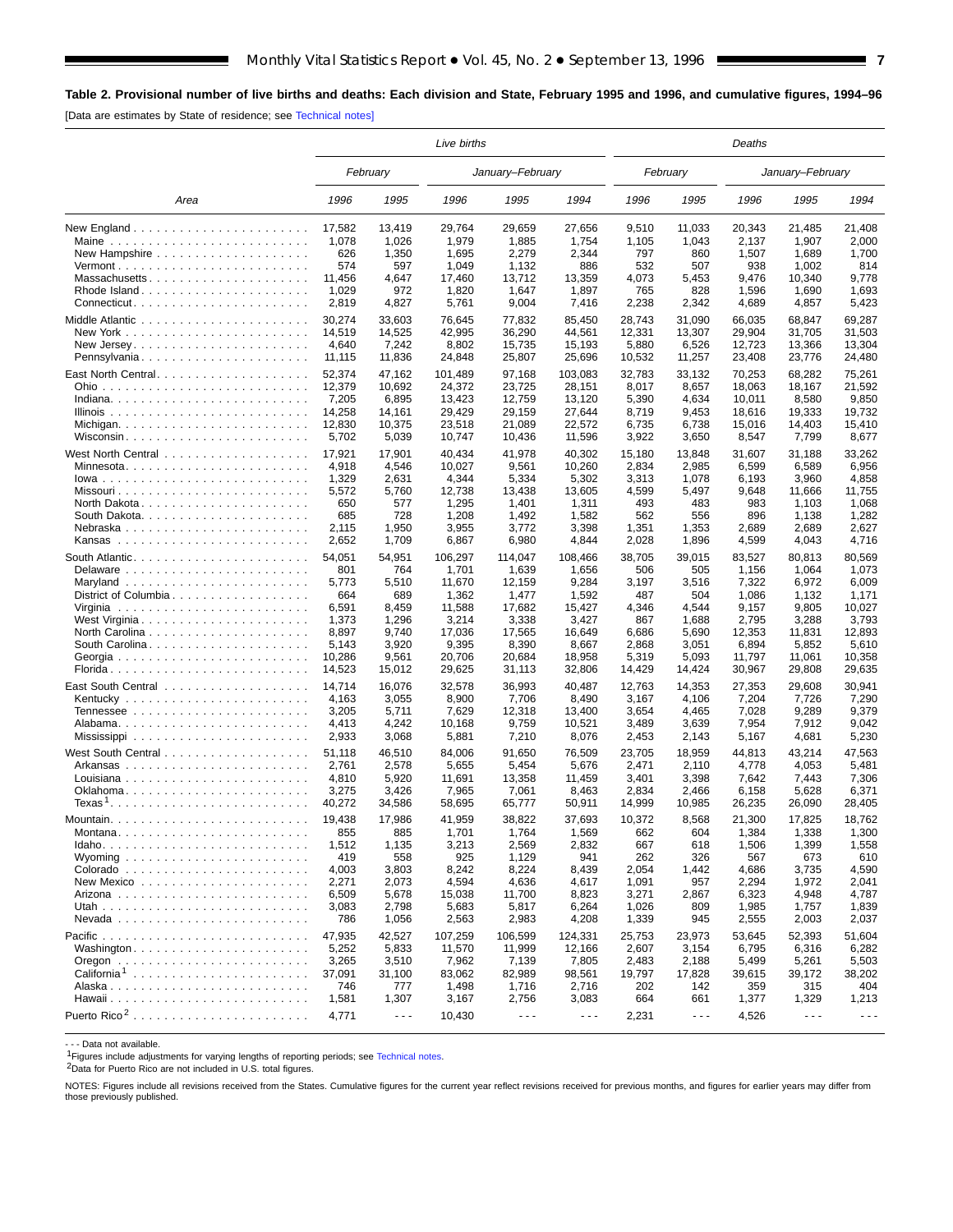#### **Table 3. Provisional number of marriages and divorces: Each division and State, February 1995 and 1996, and cumulative figures, 1994–96**

[By State of occurrence. Number of events reported; see [Technical notes.](#page-16-0) Divorces include reported annulments]

|                                                                         | Marriages            |                      |                                                                                                                                                                                                                                                                                                                                                                                              |                      |                      |                               |                               | Divorces             |                               |                      |
|-------------------------------------------------------------------------|----------------------|----------------------|----------------------------------------------------------------------------------------------------------------------------------------------------------------------------------------------------------------------------------------------------------------------------------------------------------------------------------------------------------------------------------------------|----------------------|----------------------|-------------------------------|-------------------------------|----------------------|-------------------------------|----------------------|
|                                                                         |                      | February             |                                                                                                                                                                                                                                                                                                                                                                                              | January-February     |                      |                               | February                      |                      | January-February              |                      |
| Area                                                                    | 1996                 | 1995                 | 1996                                                                                                                                                                                                                                                                                                                                                                                         | 1995                 | 1994                 | 1996                          | 1995                          | 1996                 | 1995                          | 1994                 |
|                                                                         | 3,785                | 4,123                | 7,675                                                                                                                                                                                                                                                                                                                                                                                        | 8,793                | 12,288               | 12,137                        | 2,667                         | 14,181               | 5,308                         | 5,388                |
| Maine                                                                   | 351                  | 350                  | 945                                                                                                                                                                                                                                                                                                                                                                                          | 648                  | 674                  | 548                           | 169                           | 698                  | 662                           | 443                  |
|                                                                         | 332                  | 431                  | 870                                                                                                                                                                                                                                                                                                                                                                                          | 820                  | 817                  | 315                           | 429                           | 735                  | 769                           | 776                  |
|                                                                         | 322                  | 297                  | 545                                                                                                                                                                                                                                                                                                                                                                                          | 629                  | 469                  | 239                           | 438                           | 541                  | 753                           | 513                  |
| Massachusetts                                                           | 1,665                | 1,912                | 3,493                                                                                                                                                                                                                                                                                                                                                                                        | 4,717                | 8,206                | $\sim$ $\sim$ $\sim$          | 587                           | $- - -$              | 1,207                         | 1,501                |
|                                                                         | 333                  | 301                  | 555                                                                                                                                                                                                                                                                                                                                                                                          | 504                  | 511                  | 214                           | 318                           | 474                  | 572                           | 556                  |
|                                                                         | 782                  | 832                  | 1,267                                                                                                                                                                                                                                                                                                                                                                                        | 1,475                | 1,611                | 821                           | 726                           | 1,733                | 1,345                         | 1,599                |
|                                                                         | 11,430               | 12,713               | 28,262                                                                                                                                                                                                                                                                                                                                                                                       | 24,816               | 24,160               | 5,767                         | 6,340                         | 19,362               | 16,581                        | 17,860               |
| New York <sup>2</sup>                                                   | 7,066                | 8,111                | 20,059                                                                                                                                                                                                                                                                                                                                                                                       | 14,876               | 13,675               | 1,290                         | 1,808                         | 10.232               | 6,616                         | 8,769                |
|                                                                         | 2,093                | 2,207                | 3,475                                                                                                                                                                                                                                                                                                                                                                                        | 4,011                | 4,261                | 1,823                         | 1,844                         | 3,818                | 3,893                         | 3,356                |
| Pennsylvania                                                            | 2,271                | 2,395                | 4,728                                                                                                                                                                                                                                                                                                                                                                                        | 5,929                | 6,224                | 2,654                         | 2,688                         | 5,312                | 6,072                         | 5,735                |
| East North Central                                                      | 18,214               | 19,332               | 29,100                                                                                                                                                                                                                                                                                                                                                                                       | 33,918               | 31,992               | 112,323                       | 112,378                       | 121,363              | <sup>1</sup> 24,455           | 122,638              |
|                                                                         | 4,451                | 5,030                | 6,537                                                                                                                                                                                                                                                                                                                                                                                        | 10,388               | 9,404                | 3,852                         | 3,712                         | 5,937                | 8,065                         | 7,817                |
|                                                                         | 2,653                | 2,879                | 4,387                                                                                                                                                                                                                                                                                                                                                                                        | 5,024                | 4,416                | $\sim$ $\sim$ $\sim$          | .                             | $\sim$ $\sim$ $\sim$ | $\sim$ $\sim$ $\sim$          | $\sim$ $\sim$ $\sim$ |
|                                                                         | 4,910                | 5,079                | 8,448                                                                                                                                                                                                                                                                                                                                                                                        | 8,753                | 8,652                | 2,678                         | 3,094                         | 5,314                | 6,206                         | 5,577                |
| Michigan                                                                | 4,803                | 4,825                | 6,511                                                                                                                                                                                                                                                                                                                                                                                        | 6,589                | 6,429                | 4,220                         | 4,213                         | 7,140                | 7,251                         | 6,585                |
| Wisconsin                                                               | 1,397                | 1,519                | 3,217                                                                                                                                                                                                                                                                                                                                                                                        | 3,164                | 3,091                | 1,573                         | 1,359                         | 2,972                | 2,933                         | 2,659                |
|                                                                         |                      |                      |                                                                                                                                                                                                                                                                                                                                                                                              |                      |                      |                               |                               |                      |                               |                      |
|                                                                         | 7,914                | 8,102                | 16,531                                                                                                                                                                                                                                                                                                                                                                                       | 17,090               | 15,726               | 5,955                         | 6,132                         | 12,657               | 12,357                        | 13,364               |
| Minnesota                                                               | 1,472                | 1,351                | 2,793                                                                                                                                                                                                                                                                                                                                                                                        | 2,667                | 2,521                | 1,056                         | 1,128                         | 2,231                | 2,279                         | 2,823                |
|                                                                         | 794                  | 978                  | 2,211                                                                                                                                                                                                                                                                                                                                                                                        | 2,310                | 2,135                | 957                           | 867                           | 1,827                | 2,001                         | 2,002                |
|                                                                         | 2,677                | 2,969                | 6,708                                                                                                                                                                                                                                                                                                                                                                                        | 6,636                | 5,437                | 2,076                         | 2,091                         | 4,250                | 4,793                         | 4,786                |
| North Dakota                                                            | 212                  | 179                  | 466                                                                                                                                                                                                                                                                                                                                                                                          | 389                  | 391                  | 164                           | 153                           | 357                  | 318                           | 323                  |
|                                                                         | 334                  | 391                  | 558                                                                                                                                                                                                                                                                                                                                                                                          | 791                  | 709                  | 218                           | 194                           | 442                  | 464                           | 412                  |
|                                                                         | 613                  | 513                  | 1,124                                                                                                                                                                                                                                                                                                                                                                                        | 1,183                | 1,205                | 446                           | 552                           | 991                  | 1,056                         | 1,052                |
|                                                                         | 1,812                | 1,721                | 2,671                                                                                                                                                                                                                                                                                                                                                                                        | 3,114                | 3,328                | 1,038                         | 1,147                         | 2,559                | 1,446                         | 1,966                |
|                                                                         | 28,932               | 28,795               | 56,982                                                                                                                                                                                                                                                                                                                                                                                       | 55,785               | 57,184               | 15,694                        | 17,213                        | 29,803               | 35,221                        | 34,779               |
|                                                                         | 277                  | 245                  | 485                                                                                                                                                                                                                                                                                                                                                                                          | 443                  | 488                  | 302                           | 274                           | 554                  | 696                           | 463                  |
|                                                                         | 2,042                | 2,659                | 4,270                                                                                                                                                                                                                                                                                                                                                                                        | 4,542                | 4,848                | 839                           | 1,158                         | 1,733                | 2,372                         | 2,385                |
| District of Columbia                                                    | 105                  | 50                   | 203                                                                                                                                                                                                                                                                                                                                                                                          | 84                   | 110                  | 77                            | 74                            | 154                  | 148                           | 294                  |
|                                                                         | 3,987                | 3,702                | 6,216                                                                                                                                                                                                                                                                                                                                                                                        | 7,981                | 8,453                | 1,912                         | 1,967                         | 3,541                | 4,338                         | 4,185                |
| West Virginia                                                           | 521                  | 493                  | 1,166                                                                                                                                                                                                                                                                                                                                                                                        | 1,058                | 1,204                | 528                           | 367                           | 899                  | 1,142                         | 1,545                |
|                                                                         | 3,254                | 3,555                | 7,710                                                                                                                                                                                                                                                                                                                                                                                        | 6,847                | 5,203                | 2,668                         | 2,521                         | 4,938                | 5,206                         | 4,830                |
|                                                                         | 3,243                | 3,097                | 5,749                                                                                                                                                                                                                                                                                                                                                                                        | 5,573                | 6,439                | 1,277                         | 1,136                         | 2,472                | 2,206                         | 2,221                |
|                                                                         | 3,385                | 3,775                | 8,650                                                                                                                                                                                                                                                                                                                                                                                        | 8,228                | 7,783                | 3,088                         | 2,927                         | 5,503                | 5,683                         | 5,589                |
|                                                                         | 12,118               | 11,219               | 22,533                                                                                                                                                                                                                                                                                                                                                                                       | 21,029               | 22,656               | 5,003                         | 6,789                         | 10,009               | 13,430                        | 13,267               |
|                                                                         | 11,453               | 13,119               | 24,522                                                                                                                                                                                                                                                                                                                                                                                       | 28,014               | 24,633               | 7,948                         | 8,682                         | 16,804               | 16,397                        | 14,099               |
|                                                                         | 2,617                | 2,612                | 5,147                                                                                                                                                                                                                                                                                                                                                                                        | 6,951                | 6,213                | 1,722                         | 1,898                         | 3,590                | 4,086                         | 2,941                |
|                                                                         | 5,044                | 5,891                | 10,844                                                                                                                                                                                                                                                                                                                                                                                       | 12,702               | 9,895                | 3,385                         | 3,225                         | 6,644                | 5,895                         | 5,363                |
|                                                                         | 2,465                | 2,858                | 5,747                                                                                                                                                                                                                                                                                                                                                                                        | 5,838                | 5,790                | 1,698                         | 2,050                         | 3,840                | 4,309                         | 4,279                |
|                                                                         | 1,327                | 1,758                | 2,784                                                                                                                                                                                                                                                                                                                                                                                        | 2,523                | 2,735                | 1,143                         | 1,509                         | 2,730                | 2,107                         | 1,516                |
|                                                                         |                      |                      |                                                                                                                                                                                                                                                                                                                                                                                              |                      |                      |                               |                               |                      |                               |                      |
|                                                                         | 22,109               | 18,753               | 44,969                                                                                                                                                                                                                                                                                                                                                                                       | 45,601               | 47,348               | 19,927                        | 110,484                       | 123,202              | 122,480                       | 124,851              |
| Arkansas                                                                | 1,323                | 2,602                | 2,906                                                                                                                                                                                                                                                                                                                                                                                        | 3,607                | 6,032                | 653                           | 1,225                         | 1,350                | 1,743                         | 3,244                |
|                                                                         | 2,053                | 2,669                | 5,523                                                                                                                                                                                                                                                                                                                                                                                        | 5,560                | 5,578                | $\sim$ $\sim$ $\sim$          | .                             | .                    | $\sim$ $\sim$ $\sim$          | $\sim$ $\sim$ $\sim$ |
|                                                                         | 1,910                | 1,982                | 3,394                                                                                                                                                                                                                                                                                                                                                                                        | 3,430                | 3,722                | 1,606                         | 1,759                         | 3,219                | 3,559                         | 3,472                |
|                                                                         | 16,823               | 11,500               | 33,146                                                                                                                                                                                                                                                                                                                                                                                       | 33,004               | 32,016               | 7,668                         | 7,500                         | 18,633               | 17,178                        | 18,135               |
|                                                                         | 20,526               | 19,257               | 41,156                                                                                                                                                                                                                                                                                                                                                                                       | 36,356               | 37,941               | 15,164                        | 15,572                        | 110,326              | 111,123                       | 112,036              |
| Montana                                                                 | 312                  | 313                  | 698                                                                                                                                                                                                                                                                                                                                                                                          | 544                  | 583                  | 360                           | 316                           | 695                  | 567                           | 634                  |
|                                                                         | 984                  | 816                  | 2,086                                                                                                                                                                                                                                                                                                                                                                                        | 2,143                | 2,542                | 451                           | 494                           | 1,109                | 1,110                         | 1,224                |
|                                                                         | 388                  | 428                  | 527                                                                                                                                                                                                                                                                                                                                                                                          | 570                  | 462                  | 263                           | 253                           | 466                  | 526                           | 387                  |
|                                                                         | 2,248                | 2,073                | 3,979                                                                                                                                                                                                                                                                                                                                                                                        | 3,784                | 3,860                | $\sim$ $\sim$ $\sim$          | $\sim$ $\sim$ $\sim$          | $  -$                | $\sim$ $\sim$ $\sim$          | 2,898                |
|                                                                         | 1,452                | 993                  | 2,474                                                                                                                                                                                                                                                                                                                                                                                        | 1,742                | 1,536                | 887                           | 808                           | 1,936                | 1,574                         | 1,458                |
|                                                                         | 2,992                | 2,749                | 6,310                                                                                                                                                                                                                                                                                                                                                                                        | 5,192                | 6,206                | 1,981                         | 1,961                         | 4,002                | 3,987                         | 3,899                |
|                                                                         | 1,661                | 1,007                | 3,036                                                                                                                                                                                                                                                                                                                                                                                        | 2,872                | 2,711                | 866                           | 740                           | 1,402                | 1,440                         | 1,536                |
|                                                                         | 10,489               | 10,878               | 22,046                                                                                                                                                                                                                                                                                                                                                                                       | 19,509               | 20,041               | 356                           | 1,000                         | 716                  | 1,919                         | $\sim$ $\sim$ $\sim$ |
|                                                                         | 24,070               | 15,975               | 43,331                                                                                                                                                                                                                                                                                                                                                                                       | 34,033               | 37,297               | 14,645                        | 14,196                        | 18,950               | <sup>1</sup> 8,945            | 18,670               |
| Washington                                                              | 2,318                | 2,874                | 4,636                                                                                                                                                                                                                                                                                                                                                                                        | 5,542                | 4,049                | 2,725                         | 2,377                         | 5,450                | 5,062                         | 4,686                |
|                                                                         |                      |                      |                                                                                                                                                                                                                                                                                                                                                                                              |                      |                      |                               |                               |                      |                               |                      |
|                                                                         | 1,322                | 1,225                | 2,658                                                                                                                                                                                                                                                                                                                                                                                        | 3,111                | 2,761                | 1,359<br>$\sim$ $\sim$ $\sim$ | 1,267<br>$\sim$ $\sim$ $\sim$ | 2,448<br>- - -       | 2,563<br>$\sim$ $\sim$ $\sim$ | 2,844<br>$- - -$     |
|                                                                         | 18,619               | 10,104               | 32,649                                                                                                                                                                                                                                                                                                                                                                                       | 21,956               | 27,279               | 150                           | 252                           | 344                  | 499                           | 499                  |
|                                                                         | 295<br>1,516         | 347<br>1,425         | 649                                                                                                                                                                                                                                                                                                                                                                                          | 708                  | 716                  | 411                           | 300                           | 708                  | 821                           | 641                  |
|                                                                         |                      |                      | 2,739                                                                                                                                                                                                                                                                                                                                                                                        | 2,716                | 2,492                |                               |                               |                      |                               |                      |
| Puerto Rico $6 \ldots \ldots \ldots \ldots \ldots \ldots \ldots \ldots$ | $\sim$ $\sim$ $\sim$ | $\sim$ $\sim$ $\sim$ | $\frac{1}{2} \frac{1}{2} \frac{1}{2} \frac{1}{2} \frac{1}{2} \frac{1}{2} \frac{1}{2} \frac{1}{2} \frac{1}{2} \frac{1}{2} \frac{1}{2} \frac{1}{2} \frac{1}{2} \frac{1}{2} \frac{1}{2} \frac{1}{2} \frac{1}{2} \frac{1}{2} \frac{1}{2} \frac{1}{2} \frac{1}{2} \frac{1}{2} \frac{1}{2} \frac{1}{2} \frac{1}{2} \frac{1}{2} \frac{1}{2} \frac{1}{2} \frac{1}{2} \frac{1}{2} \frac{1}{2} \frac{$ | $\sim$ $\sim$ $\sim$ | $\sim$ $\sim$ $\sim$ | $\sim$ $\sim$ $\sim$          | $\sim$ $\sim$ $\sim$          | $\sim$ $\sim$ $\sim$ | $\sim$ $\sim$ $\sim$          | $\sim$ $\sim$ $\sim$ |

- - - Data not available.

 $1$ Excludes figures for State(s) shown below as not available.

2Figures for marriages are marriage licenses issued for some counties.

<sup>3</sup>Figures include adjustments for varying lengths of reporting periods; see [Technical notes.](#page-16-0)<br><sup>4</sup>Figures for marriages are marriage licenses issued.

5Figures for divorces include estimates for some counties.

6Data for Puerto Rico are not included in U.S. total figures.

NOTES: Figures include all revisions received from the States. Cumulative figures for the current year reflect revisions received for previous months, and figures for earlier years may differ from those previously published.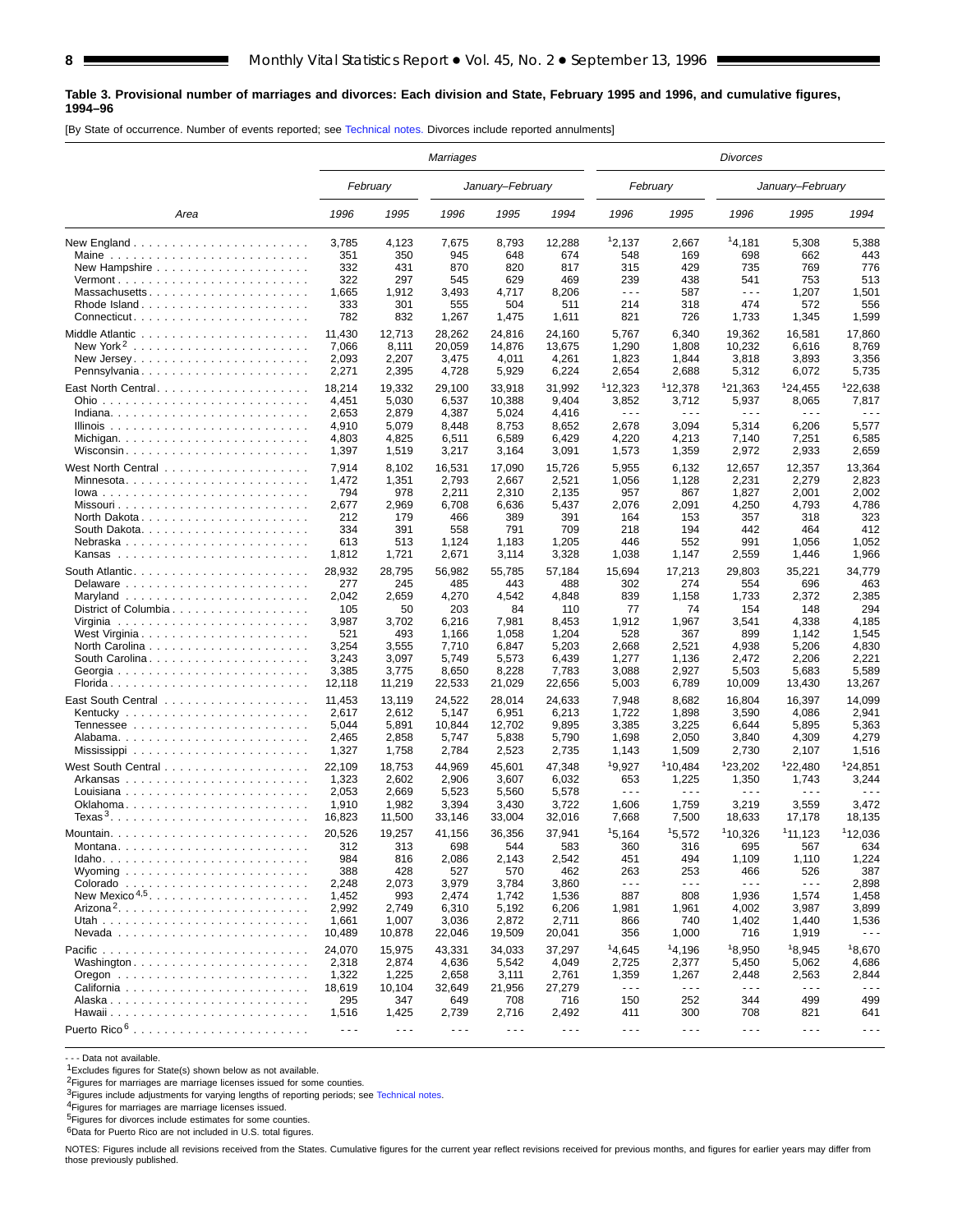#### <span id="page-8-0"></span>**Table 4. Provisional number of deaths under 1 year and infant mortality rates: Each division and State, 12 months ending with February 1995 and 1996**

[Data are estimates by State of residence. Figures should be interpreted with caution because of conversion of place of occurrence to place of residence; see [Technical](#page-16-0) [notes.](#page-16-0) Infant mortality rates are deaths under 1 year per 1,000 live births in specified area]

|                         | 12 months ending with February |            |                      |            |  |  |  |  |  |  |
|-------------------------|--------------------------------|------------|----------------------|------------|--|--|--|--|--|--|
|                         | 1996                           |            | 1995                 |            |  |  |  |  |  |  |
| Area                    | Number                         | Rate       | Number               | Rate       |  |  |  |  |  |  |
|                         | 914                            | 5.4        | 1,017                | 5.7        |  |  |  |  |  |  |
|                         | 82                             | 5.8        | 89                   | 6.2        |  |  |  |  |  |  |
| New Hampshire           | 65                             | 4.5        | 95                   | 6.5        |  |  |  |  |  |  |
|                         | 39                             | 5.8        | 49                   | 6.6        |  |  |  |  |  |  |
|                         | 387                            | 5.0        | 479                  | 5.7        |  |  |  |  |  |  |
|                         | 83                             | 6.5        | 79                   | 6.0        |  |  |  |  |  |  |
|                         | 258                            | 6.2        | 226                  | 5.2        |  |  |  |  |  |  |
|                         | 3,974                          | 7.5        | 4,310                | 7.9        |  |  |  |  |  |  |
|                         | 2,057                          | 7.6        | 2,210                | 8.2        |  |  |  |  |  |  |
|                         | 802                            | 7.4        | 868                  | 7.4        |  |  |  |  |  |  |
|                         | 1,115                          | 7.4        | 1,232                | 7.8        |  |  |  |  |  |  |
|                         | 5,251                          | 8.3        | 5,591                | 8.8        |  |  |  |  |  |  |
|                         | 1,292                          | 8.3        | 1,376                | 8.7        |  |  |  |  |  |  |
|                         | 748                            | 8.8        | 789                  | 9.5        |  |  |  |  |  |  |
|                         | 1,606<br>1,104                 | 8.6<br>8.2 | 1,701<br>1,193       | 8.9<br>8.6 |  |  |  |  |  |  |
|                         | 501                            | 7.4        | 532                  | 7.9        |  |  |  |  |  |  |
|                         |                                |            |                      |            |  |  |  |  |  |  |
|                         | 1,797<br>395                   | 7.1<br>6.2 | 1,941                | 7.7<br>7.0 |  |  |  |  |  |  |
|                         | 225                            | 6.4        | 445<br>255           | 7.1        |  |  |  |  |  |  |
|                         | 576                            | 7.8        | 595                  | 7.9        |  |  |  |  |  |  |
|                         | 42                             | 4.9        | 56                   | 6.4        |  |  |  |  |  |  |
|                         | 86                             | 8.4        | 120                  | 11.4       |  |  |  |  |  |  |
|                         | 176                            | 7.5        | 196                  | 8.4        |  |  |  |  |  |  |
|                         | 297                            | 8.0        | 274                  | 7.7        |  |  |  |  |  |  |
|                         | 5,610                          | 8.7        | 5,829                | 8.7        |  |  |  |  |  |  |
|                         | 71                             | 7.0        | 69                   | 6.7        |  |  |  |  |  |  |
|                         | 597                            | 8.3        | 662                  | 8.9        |  |  |  |  |  |  |
|                         | 158                            | 17.9       | 190                  | 19.9       |  |  |  |  |  |  |
|                         | 663                            | 7.9        | 734                  | 7.5        |  |  |  |  |  |  |
|                         | 161                            | 7.7        | 146                  | 6.8        |  |  |  |  |  |  |
|                         | 940                            | 9.2        | 997                  | 9.7        |  |  |  |  |  |  |
|                         | 484<br>1,089                   | 9.5        | 432                  | 8.5<br>9.8 |  |  |  |  |  |  |
|                         | 1,447                          | 9.6<br>7.8 | 1,086<br>1,513       | 8.0        |  |  |  |  |  |  |
|                         |                                |            |                      |            |  |  |  |  |  |  |
|                         | 2,079                          | 9.5        | 2,160                | 9.5        |  |  |  |  |  |  |
|                         | 396<br>678                     | 7.6<br>9.8 | 412<br>709           | 8.1<br>9.5 |  |  |  |  |  |  |
|                         | 614                            | 10.0       | 614                  | 10.2       |  |  |  |  |  |  |
|                         | 391                            | 10.9       | 425                  | 10.0       |  |  |  |  |  |  |
|                         | 3,378                          | 7.1        | 3,730                | 7.7        |  |  |  |  |  |  |
|                         | 278                            | 8.0        | 302                  | 8.8        |  |  |  |  |  |  |
|                         | 597                            | 9.1        | 666                  | 9.5        |  |  |  |  |  |  |
|                         | 417                            | 8.9        | 425                  | 9.6        |  |  |  |  |  |  |
|                         | 2,086                          | 6.4        | 2,337                | 6.9        |  |  |  |  |  |  |
|                         | 1,665                          | 6.8        | 1,771                | 7.2        |  |  |  |  |  |  |
| Montana                 | 81                             | 7.3        | 102                  | 9.1        |  |  |  |  |  |  |
|                         | 114                            | 6.2        | 121                  | 7.1        |  |  |  |  |  |  |
|                         | 47                             | 7.7        | 62                   | 9.4        |  |  |  |  |  |  |
|                         | 360                            | 7.2        | 345                  | 6.4        |  |  |  |  |  |  |
|                         | 173                            | 6.4        | 250                  | 8.9        |  |  |  |  |  |  |
|                         | 553                            | 7.7        | 540                  | 7.8        |  |  |  |  |  |  |
|                         | 205                            | 5.3        | 227                  | 5.9        |  |  |  |  |  |  |
|                         | 132                            | 6.3        | 124                  | 6.1        |  |  |  |  |  |  |
|                         | 4,275                          | 6.0        | 4,580                | 6.4        |  |  |  |  |  |  |
|                         | 315                            | 4.1        | 439                  | 5.5        |  |  |  |  |  |  |
| California <sup>1</sup> | 258<br>3,513                   | 5.9<br>6.2 | 285<br>3,659         | 6.8<br>6.5 |  |  |  |  |  |  |
|                         | 75                             | 7.6        | 74                   | 6.7        |  |  |  |  |  |  |
|                         | 114                            | 6.1        | 123                  | 6.5        |  |  |  |  |  |  |
|                         | $\sim$ $\sim$ $\sim$           | - - -      | $\sim$ $\sim$ $\sim$ | $- - -$    |  |  |  |  |  |  |
|                         |                                |            |                      |            |  |  |  |  |  |  |

- - - Data not available.

1Figures include adjustments for varying lengths of reporting periods; see [Technical notes.](#page-16-0)

2Data for Puerto Rico are not included in U.S. total figures.

NOTES: Figures include all revisions received from the States. Figures for the current year reflect revisions received for previous months, and figures for earlier years may differ from those previously published.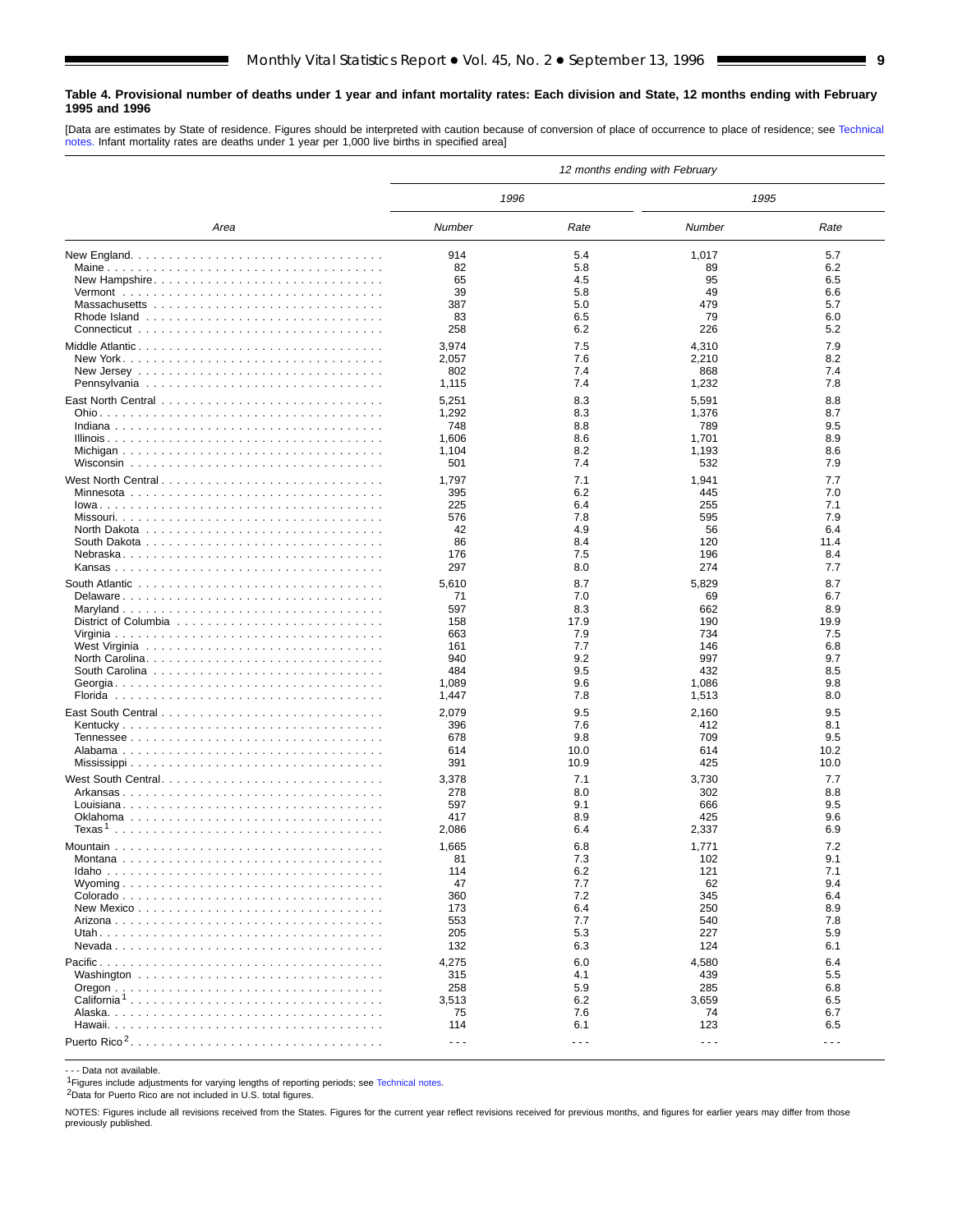#### <span id="page-9-0"></span>**Table 5. Provisional number of deaths and death rates, by age, race, and sex, and age-adjusted death rates by race and sex: United States, January 1995 and 1996 and 12 months ending with January 1995 and 1996**

[Data are provisional, estimated from a 10-percent sample of deaths. Age-specific rates on an annual basis per 100,000 population in specified group; age-adjusted rates per<br>100,000 U.S. standard million population; see Tec

|                                          | January              |                      |                                 | 12 months ending with January |                     |                      |                      |                      |  |  |
|------------------------------------------|----------------------|----------------------|---------------------------------|-------------------------------|---------------------|----------------------|----------------------|----------------------|--|--|
|                                          |                      | 1996                 |                                 | 1995                          | 1996                |                      | 1995                 |                      |  |  |
| Age, race, and sex                       | Number               | Rate                 | Number                          | Rate                          | Number              | Rate                 | Number               | Rate                 |  |  |
| All races, both sexes <sup>1</sup>       |                      |                      |                                 |                               |                     |                      |                      |                      |  |  |
| All ages                                 | 221,000              | 989.9                | 220,000                         | 988.7                         | 2,311,000           | 878.5                | 2,281,000            | 874.4                |  |  |
| Under 1 year. $\ldots$                   |                      |                      |                                 |                               | 29,000              | <sup>2</sup> 753.0   | 31,600               | 2804.7               |  |  |
| $1-4$ years $\ldots$ $\ldots$ $\ldots$ . | 3,650                | 74.5                 | 4,070                           | 83.2                          | 6,540               | 41.6                 | 7,230                | 45.5                 |  |  |
| $5-14$ years.                            |                      |                      |                                 |                               | 8,300               | 21.7                 | 8,580                | 22.8                 |  |  |
| 15-24 years                              | 2,820                | 92.7                 | 2,880                           | 94.4                          | 34,480              | 95.9                 | 35,910               | 99.8                 |  |  |
| 25-34 years                              | 5,070                | 147.5                | 5,420                           | 155.3                         | 57,920              | 141.9                | 59,030               | 142.7                |  |  |
| 35-44 years                              | 9,260                | 254.7                | 9,150                           | 255.8                         | 102,750             | 241.3                | 101,460              | 242.7                |  |  |
| 45-54 years                              | 12,390               | 459.6                | 13,230                          | 510.6                         | 142,310             | 455.9                | 136,960              | 456.4                |  |  |
| 55–64 years                              | 21,700               | 1,206.9              | 22,130                          | 1,237.0                       | 234,010             | 1,106.4              | 239,110              | 1,136.7              |  |  |
| 65-74 years                              | 45,380               | 2,857.8              | 46,700                          | 2,933.2                       | 477,640             | 2,546.5              | 484,580              | 2,585.8              |  |  |
| 75-84 years                              | 63,570               | 6,647.2              | 63,150                          | 6,738.6                       | 651,990             | 5,834.9              | 642,680              | 5,835.1              |  |  |
| 85 years and over.                       | 57,480               | 18,411.1             | 52,820                          | 17,367.0                      | 562,920             | 15,447.9             | 534,120              | 15,321.9             |  |  |
| Not stated                               | 50                   | $\sim$ .             | 140                             | $\ddotsc$                     | 930                 | $\sim$ $\sim$ $\sim$ | 750                  | $\sim$ $\sim$        |  |  |
| Age-adjusted rate $3 \ldots$ .           | $\cdots$             | 549.4                | $\sim$                          | 563.7                         | $\sim$ $\sim$       | 501.6                | $\sim$ $\sim$ $\sim$ | 507.9                |  |  |
| All races, male <sup>1</sup>             |                      |                      |                                 |                               |                     |                      |                      |                      |  |  |
| All ages.<br>Under 1 year.               | 110,900              | 1,015.3              | 110,740                         | 1,020.8                       | 1,171,930<br>16,100 | 912.6<br>2817.3      | 1,164,570<br>17,650  | 914.0<br>2879.4      |  |  |
| $1-4$ years                              | 2,060                | 82.2                 | 2,330                           | 93.1                          | 3,720               | 46.2                 | 4,260                | 52.5                 |  |  |
| $5 - 14$ years.                          |                      |                      |                                 |                               | 5,100               | 26.1                 | 5,050                | 26.2                 |  |  |
| 15-24 years                              | 2,170                | 139.7                | 2,310                           | 148.3                         | 26,300              | 143.4                | 27,800               | 151.2                |  |  |
| 25-34 years                              | 3,550                | 206.7                | 3,880                           | 222.3                         | 42,050              | 206.2                | 42,980               | 207.7                |  |  |
| 35-44 years                              | 6,340                | 351.5                | 6,140                           | 346.2                         | 71,090              | 336.6                | 70,520               | 339.9                |  |  |
| 45-54 years                              | 8,080                | 613.5                | 8,250                           | 651.9                         | 90,630              | 594.4                | 86,130               | 587.2                |  |  |
| 55-64 years                              | 13,040               | 1,524.8              | 12,800                          | 1,506.0                       | 140,720             | 1,399.8              | 145,370              | 1,454.4              |  |  |
| 65-74 years                              | 25,710               | 3,636.1              | 26,600                          | 3,764.3                       | 273,090             | 3,275.6              | 276,640              | 3,333.0              |  |  |
| 75-84 years                              | 31,360               | 8,395.7              | 30,980                          | 8,554.5                       | 319,520             | 7,362.2              | 313,430              | 7,400.9              |  |  |
| 85 years and over.                       | 18,580               | 21,174.1             | 17,380                          | 20,484.0                      | 183,000             | 17,958.8             | 174,270              | 17,674.4             |  |  |
| Not stated                               | 20                   | $\sim$ $\sim$ $\sim$ | 70                              | $\sim$ $\sim$ $\sim$          | 600                 | $\sim$ $\sim$        | 480                  | $\sim$ $\sim$ $\sim$ |  |  |
| Age-adjusted rate $3 \ldots$ .           | $\sim 10$            | 702.0                | $\cdots$                        | 717.9                         | $\cdots$            | 644.5                | $\sim$ $\sim$ $\sim$ | 654.2                |  |  |
| All races, female <sup>1</sup>           |                      |                      |                                 |                               |                     |                      |                      |                      |  |  |
| All ages                                 | 110,460              | 965.6                | 108,960                         | 958.1                         | 1,136,810           | 844.7                | 1,117,440            | 837.0                |  |  |
| Under 1 year.                            |                      |                      |                                 |                               | 12,850              | <sup>2</sup> 683.5   | 13,930               | 2725.5               |  |  |
| $1-4$ years                              | 1,590                | 66.5                 | 1,750                           | 73.3                          | 2,820               | 36.7                 | 2,970                | 38.3                 |  |  |
| $5-14$ years.                            |                      |                      |                                 |                               | 3,190               | 17.1                 | 3,530                | 19.2                 |  |  |
| 15-24 years                              | 650                  | 43.6                 | 570                             | 38.1                          | 8,180               | 46.5                 | 8,110                | 46.1                 |  |  |
| 25-34 years                              | 1,520                | 88.4                 | 1,540                           | 88.2                          | 15,870              | 77.8                 | 16,050               | 77.6                 |  |  |
| 35-44 years                              | 2,920                | 159.4                | 3,010                           | 166.9                         | 31,660              | 147.5                | 30,940               | 146.9                |  |  |
| 45-54 years                              | 4,310                | 312.6                | 4,970                           | 374.9                         | 51,690              | 323.8                | 50,830               | 331.3                |  |  |
| 55-64 years                              | 8,650<br>19,680      | 917.6<br>2,234.1     | 9,340<br>20,100                 | 994.5<br>2,269.7              | 93,290<br>204,540   | 840.6<br>1,963.0     | 93,740<br>207,950    | 849.2<br>1,991.9     |  |  |
| 65-74 years<br>75-84 years               | 32,210               | 5,526.6              | 32,170                          | 5,594.9                       | 332,470             | 4,864.9              | 329,260              | 4,857.8              |  |  |
| 85 years and over.                       | 38,900               | 17,331.0             | 35,430                          | 16,156.5                      | 379,920             | 14,478.7             | 359,850              | 14,388.2             |  |  |
| Not stated                               | 30                   |                      | 70                              |                               | 330                 |                      | 270                  |                      |  |  |
| Age-adjusted rate $3 \ldots$ .           |                      | 422.5                | .                               | 437.3                         | $\sim$ $\sim$       | 382.3                | $\sim$ $\sim$ $\sim$ | 385.9                |  |  |
| White                                    |                      |                      |                                 |                               |                     |                      |                      |                      |  |  |
| All ages                                 | 191,500              | 1,032.8              | 188,770                         | 1,022.7                       | 1,984,780           | 909.5                | 1,960,480            | 904.8                |  |  |
|                                          |                      |                      |                                 |                               | 19,120              | 2634.6               | 20,620               | 2671.4               |  |  |
| $1-4$ years                              | 2,380                | 61.4                 | 2,790                           | 72.0                          | 4,500               | 36.3                 | 4,790                | 38.2                 |  |  |
| $5 - 14$ years.<br>15–24 years $\ldots$  | 1,900                | 78.4                 | 1,830                           | 75.0                          | 6,140<br>24,590     | 20.3<br>85.8         | 6,070<br>25,040      | 20.3<br>87.1         |  |  |
| 25-34 years                              | 3,440                | 122.8                | 3,790                           | 132.7                         | 40,480              | 121.4                | 41,860               | 123.7                |  |  |
| 35-44 years                              | 6,580                | 217.3                | 6,380                           | 214.0                         | 73,170              | 206.4                | 72,210               | 207.3                |  |  |
| 45-54 years                              | 9,660                | 419.5                | 10,170                          | 458.3                         | 109,460             | 410.2                | 105,290              | 409.6                |  |  |
| 55-64 years                              | 17,510               | 1,128.1              | 17,960                          | 1,160.2                       | 189,690             | 1,038.1              | 195,070              | 1,071.3              |  |  |
| 65–74 years $\ldots$                     | 39,700               | 2,821.4              | 40,050                          | 2,832.8                       | 413,110             | 2,483.5              | 419,100              | 2,518.3              |  |  |
| 75-84 years                              | 57,290               | 6,606.7              | 57,070                          | 6,714.8                       | 585,910             | 5,782.8              | 578,590              | 5,799.2              |  |  |
| 85 years and over.                       | 53,010               | 18,654.5             | 48,610                          | 17,561.9                      | 517,920             | 15,623.5             | 491,300              | 15,440.0             |  |  |
| Not stated $\ldots$                      | 30                   | $\sim$ $\sim$        | 130                             | $\sim$                        | 700                 | $\sim$               | 540                  | $\sim$ $\sim$        |  |  |
| Age-adjusted rate $3 \ldots$ .           | $\sim$ $\sim$ $\sim$ | 521.7                | $\epsilon \rightarrow \epsilon$ | 531.3                         | $\sim$ $\sim$       | 474.8                | $\cdots$             | 480.3                |  |  |

See footnotes at end of table.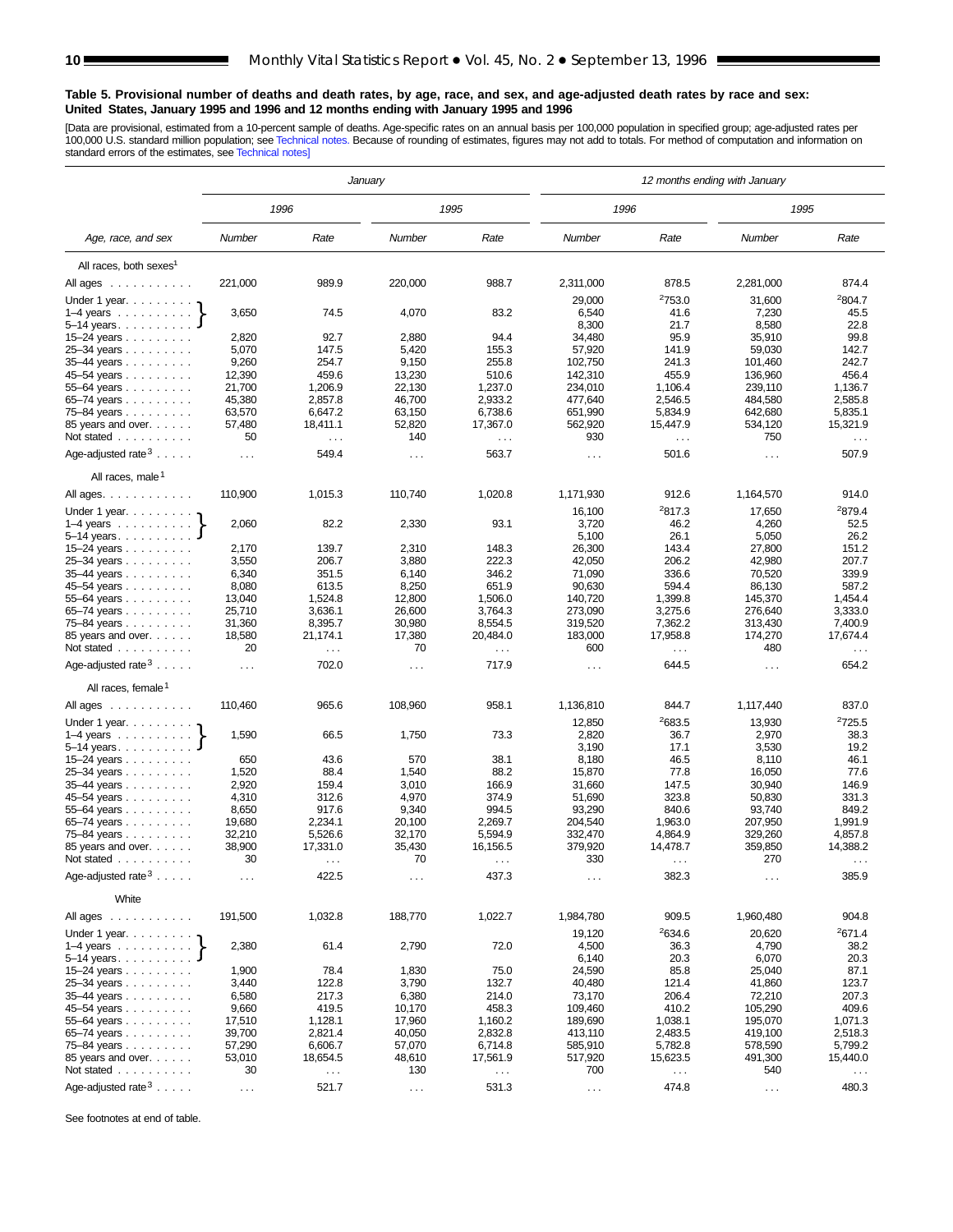#### **Table 5. Provisional number of deaths and death rates, by age, race, and sex, and age-adjusted death rates by race and sex: United States, January 1995 and 1996 and 12 months ending with January 1995 and 1996—Con.**

[Data are provisional, estimated from a 10-percent sample of deaths. Age-specific rates on an annual basis per 100,000 population in specified group; age-adjusted rates per<br>100,000 U.S. standard million population; see Tec

|                                                  | January                  |                               |                          |                               | 12 months ending with January |                              |                   |                                  |  |  |
|--------------------------------------------------|--------------------------|-------------------------------|--------------------------|-------------------------------|-------------------------------|------------------------------|-------------------|----------------------------------|--|--|
|                                                  |                          | 1996                          |                          | 1995                          |                               | 1996                         |                   | 1995                             |  |  |
| Age, race, and sex                               | Number                   | Rate                          | Number                   | Rate                          | Number                        | Rate                         | Number            | Rate                             |  |  |
| White male                                       |                          |                               |                          |                               |                               |                              |                   |                                  |  |  |
| All ages                                         | 94,700                   | 1,040.8                       | 94,450                   | 1,043.3                       | 996,310                       | 930.7                        | 988,660           | 930.3                            |  |  |
| Under 1 year $\ldots \ldots$                     |                          |                               |                          |                               | 10,830                        | 2701.0                       | 11,420            | 2726.5                           |  |  |
| $1-4$ years $\ldots$                             | 1,390                    | 69.9                          | 1,640                    | 82.5                          | 2,670                         | 42.0                         | 2,900             | 45.1                             |  |  |
| 5-14 years.                                      |                          |                               |                          |                               | 3,750                         | 24.1                         | 3,540             | 23.0                             |  |  |
| 15-24 years                                      | 1,380                    | 110.9                         | 1,440                    | 115.2                         | 18,440                        | 125.4                        | 19,030            | 129.1                            |  |  |
| 25-34 years                                      | 2,490<br>4,570           | 176.0<br>301.0                | 2,800<br>4,450           | 194.1<br>297.8                | 29.990<br>51,300              | 178.2<br>288.6               | 30,900<br>51,050  | 180.7<br>292.3                   |  |  |
| 35-44 years<br>45-54 years                       | 6,320                    | 555.7                         | 6,470                    | 590.8                         | 70,230                        | 533.0                        | 66,710            | 525.6                            |  |  |
| 55-64 years                                      | 10,520                   | 1,409.2                       | 10,550                   | 1.418.6                       | 115,460                       | 1,314.4                      | 119,800           | 1,369.5                          |  |  |
| 65-74 years                                      | 22,690                   | 3,594.9                       | 22,950                   | 3,631.9                       | 237,900                       | 3,194.1                      | 240,900           | 3,246.6                          |  |  |
| 75-84 years                                      | 28,320                   | 8,331.9                       | 28,190                   | 8,556.7                       | 288,710                       | 7,311.0                      | 283,100           | 7,360.9                          |  |  |
| 85 years and over                                | 17,010                   | 21,433.1                      | 15,880                   | 20,751.9                      | 166,550                       | 18,103.3                     | 158,970           | 17,861.8                         |  |  |
| Not stated                                       | 20                       | $\sim$ $\sim$                 | 70                       | $\sim$                        | 490                           | $\sim$                       | 350               | $\sim$ $\sim$                    |  |  |
| Age-adjusted rate $3 \ldots$ .                   | $\cdots$                 | 663.6                         | .                        | 678.5                         | $\cdots$                      | 609.1                        | $\ldots$          | 617.4                            |  |  |
| White female                                     |                          |                               |                          |                               |                               |                              |                   |                                  |  |  |
| All ages $\dots$ $\dots$ $\dots$<br>Under 1 year | 96,800                   | 1,025.1                       | 94,330                   | 1,002.9                       | 988,460<br>8,290              | 889.1<br>2564.7              | 971,810<br>9,190  | 880.2<br>2613.1                  |  |  |
| $1-4$ years                                      | 990                      | 52.5                          | 1,140                    | 60.4                          | 1,830                         | 30.3                         | 1,890             | 30.9                             |  |  |
| $5 - 14$ years.                                  |                          |                               |                          |                               | 2,390                         | 16.2                         | 2,530             | 17.4                             |  |  |
| 15-24 years                                      | 520                      | 44.0                          | 390                      | 32.8                          | 6,160                         | 44.1                         | 6,020             | 43.0                             |  |  |
| 25-34 years                                      | 960                      | 69.2                          | 990                      | 70.0                          | 10,490                        | 63.6                         | 10,960            | 65.4                             |  |  |
| 35-44 years                                      | 2,010                    | 133.2                         | 1,930                    | 129.8                         | 21,870                        | 123.7                        | 21,160            | 121.9                            |  |  |
| 45-54 years                                      | 3,340                    | 286.6<br>867.7                | 3,710                    | 330.1<br>921.3                | 39,230                        | 290.4<br>782.3               | 38,580            | 296.5<br>795.7                   |  |  |
| 55-64 years<br>65-74 years                       | 6,990<br>17,010          | 2,192.2                       | 7,410<br>17,100          | 2,187.0                       | 74,230<br>175,200             | 1,907.3                      | 75,280<br>178,190 | 1,932.2                          |  |  |
| 75-84 years                                      | 28,970                   | 5,494.5                       | 28,870                   | 5,547.0                       | 297,200                       | 4,806.7                      | 295,490           | 4,819.6                          |  |  |
| 85 years and over<br>Not stated                  | 36,000<br>10             | 17,577.8<br>$\sim$ $\sim$     | 32,730<br>60             | 16,343.1<br>$\sim$ $\sim$     | 351,370<br>210                | 14,671.0<br>$\cdots$         | 332,330<br>190    | 14,499.6<br>$\sim$ $\sim$ $\sim$ |  |  |
| Age-adjusted rate $3 \ldots$ .                   | $\sim$ .                 | 403.7                         | $\cdots$                 | 410.0                         | $\cdots$                      | 362.1                        | $\ldots$ .        | 365.7                            |  |  |
| <b>Black</b>                                     |                          |                               |                          |                               |                               |                              |                   |                                  |  |  |
| All ages                                         | 26,800                   | 947.6                         | 27,720                   | 991.3                         | 286,120                       | 861.9                        | 283,790           | 867.2                            |  |  |
|                                                  |                          |                               |                          |                               |                               |                              |                   |                                  |  |  |
| Under 1 year<br>$1-4$ years                      | 1,160                    | 151.6                         | 1,150                    | 151.0                         | 8,960<br>1,800                | <sup>2</sup> 1,431.3<br>72.5 | 9,740<br>2,110    | <sup>2</sup> 1,526.6<br>84.2     |  |  |
| 5-14 years.                                      |                          |                               |                          |                               | 1,810                         | 30.7                         | 2,010             | 34.6                             |  |  |
| 15-24 years<br>25-34 years                       | 790<br>1,490             | 170.5<br>325.3                | 910<br>1,490             | 197.5<br>322.1                | 8,480<br>15,860               | 155.4<br>292.7               | 9,460<br>15,270   | 175.1<br>280.2                   |  |  |
| 35-44 years                                      | 2,500                    | 562.0                         | 2,490                    | 572.4                         | 27,140                        | 522.2                        | 26,760            | 529.7                            |  |  |
| 45-54 years                                      | 2,480                    | 876.9                         | 2,710                    | 1,011.0                       | 29,310                        | 900.5                        | 28,070            | 907.8                            |  |  |
| 55-64 years                                      | 3,760                    | 2,070.5                       | 3,730                    | 2,082.4                       | 39,000                        | 1,830.1                      | 38,600            | 1,844.2                          |  |  |
| 65-74 years                                      | 5,010                    | 3,637.8                       | 6,010                    | 4,403.4                       | 56,680                        | 3,503.1                      | 58,050            | 3,614.6                          |  |  |
| 75-84 years                                      | 5,530                    | 7,800.4                       | 5,360                    | 7,677.6                       | 57,590                        | 6,938.6                      | 56,120            | 6,786.0                          |  |  |
| 85 years and over                                | 4,060<br>20              | 17,119.4                      | 3,860<br>10              | 16,709.0                      | 39,270<br>210                 | 14,280.0                     | 37,400<br>190     | 15,020.1                         |  |  |
| Not stated<br>Age-adjusted rate $3 \ldots$ .     |                          | $\sim$ $\sim$ $\sim$<br>824.7 | $\cdots$                 | 880.6                         | $\sim$ $\sim$                 | $\cdots$<br>762.5            | $\sim$ $\sim$     | 774.8                            |  |  |
| <b>Black male</b>                                |                          |                               |                          |                               |                               |                              |                   |                                  |  |  |
| All ages                                         | 14,490                   | 1,079.9                       | 14,440                   | 1,088.9                       | 154,210                       | 979.4                        | 154,030           | 992.0                            |  |  |
| Under 1 year $\ldots$                            |                          |                               |                          |                               | 4,750                         | <sup>2</sup> 1,493.7         | 5,570             | 21,724.5                         |  |  |
| $1-4$ years<br>5–14 years. $\ldots$              | 600                      | 154.6                         | 590                      | 152.7                         | 930<br>1,170                  | 73.9<br>39.1                 | 1,120<br>1,220    | 88.2<br>41.4                     |  |  |
| 15-24 years                                      | 700                      | 301.8                         | 770                      | 334.5                         | 6,780                         | 248.5                        | 7,650             | 283.3                            |  |  |
| 25-34 years                                      | 970                      | 447.3                         | 990                      | 452.5                         | 11,000                        | 429.4                        | 10,670            | 413.7                            |  |  |
| $35 - 44$ years                                  | 1,650                    | 794.8                         | 1,510                    | 744.2                         | 18,170                        | 749.3                        | 17,810            | 755.3                            |  |  |
| 45–54 years                                      | 1,610                    | 1,256.3                       | 1,620                    | 1,333.9                       | 18,340                        | 1,243.4                      | 17,350            | 1,237.5                          |  |  |
| 55-64 years<br>65-74 years                       | 2,270                    | 2,875.6<br>4,632.0            | 1,960                    | 2,519.4<br>5,763.7            | 22,310<br>30,540              | 2,409.3<br>4,531.2           | 22,440<br>31,470  | 2,460.5                          |  |  |
| 75-84 years                                      | 2,660<br>2,660           | 10,263.1                      | 3,270<br>2,400           | 9,482.6                       | 26,590                        | 8,804.6                      | 25,990            | 4,725.2<br>8,721.5               |  |  |
| 85 years and over                                | 1,370                    | 19,968.9                      | 1,330                    | 19,822.4                      | 13,540                        | 17,139.2                     | 12,600            | 17,260.3                         |  |  |
| Not stated                                       | $\overline{\phantom{0}}$ | $\sim$ $\sim$                 | $\overline{\phantom{0}}$ | $\epsilon \rightarrow \infty$ | 100                           | $\sim$ .                     | 120               | $\sim$ $\sim$                    |  |  |
| Age-adjusted rate $3 \ldots$ .                   | $\sim$                   | 1,109.6                       | $\ldots$ .               | 1,129.4                       | $\sim$ $\sim$                 | 1,012.6                      | $\sim$ $\sim$     | 1,033.8                          |  |  |

See footnotes at end of table.

 $\overline{\phantom{a}}$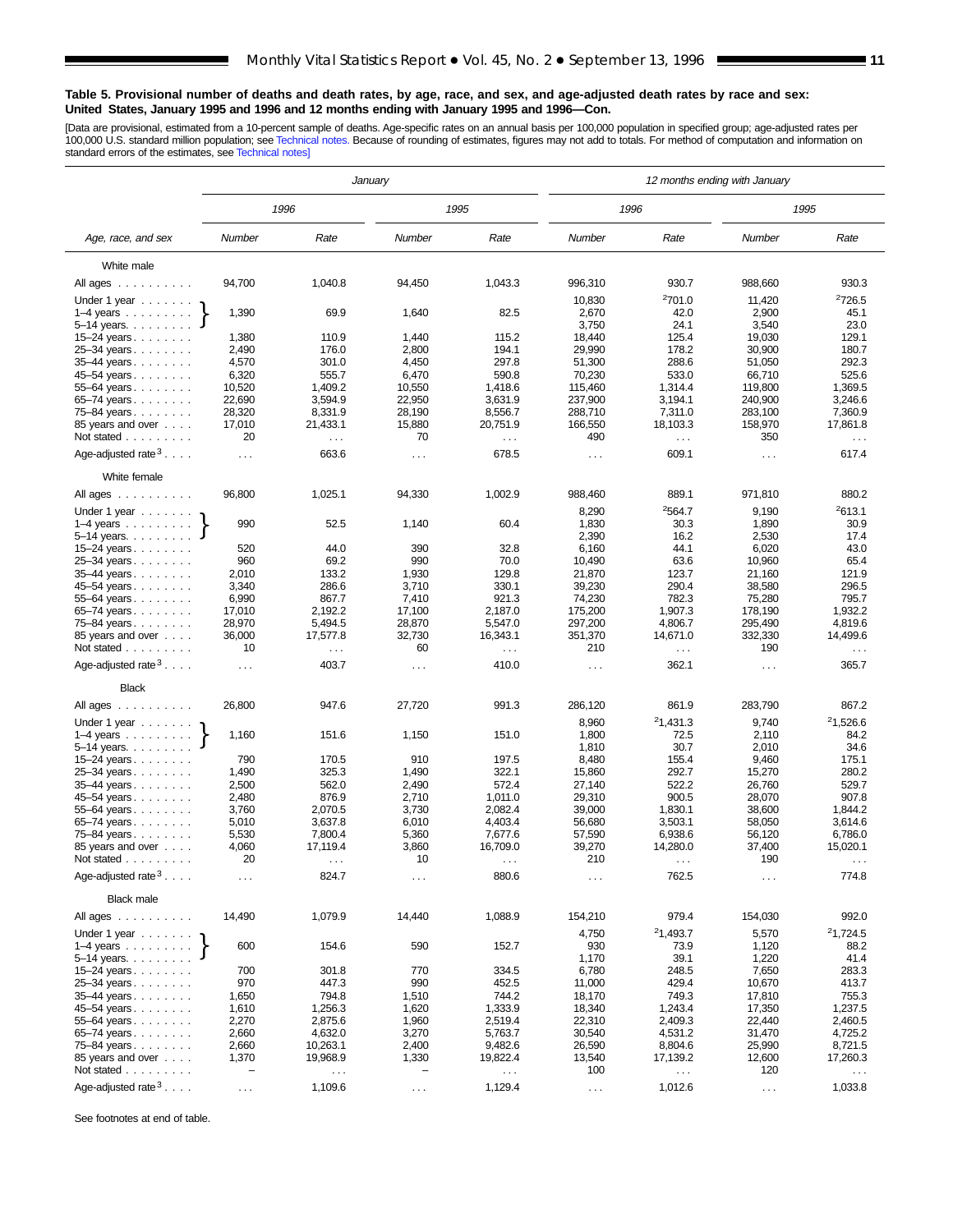#### **Table 5. Provisional number of deaths and death rates, by age, race, and sex, and age-adjusted death rates by race and sex: United States, January 1995 and 1996 and 12 months ending with January 1995 and 1996—Con.**

[Data are provisional, estimated from a 10-percent sample of deaths. Age-specific rates on an annual basis per 100,000 population in specified group; age-adjusted rates per 100,000 U.S. standard million population; see [Technical notes.](#page-16-0) Because of rounding of estimates, figures may not add to totals. For method of computation and information on standard errors of the estimates, see [Technical notes\]](#page-16-0)

|                                |          |                      | January              |                      | 12 months ending with January |                      |          |          |  |  |  |
|--------------------------------|----------|----------------------|----------------------|----------------------|-------------------------------|----------------------|----------|----------|--|--|--|
|                                |          | 1996                 |                      | 1995                 |                               | 1996                 |          | 1995     |  |  |  |
| Age, race, and sex             | Number   | Rate                 | <b>Number</b>        | Rate                 | <b>Number</b>                 | Rate                 | Number   | Rate     |  |  |  |
| <b>Black female</b>            |          |                      |                      |                      |                               |                      |          |          |  |  |  |
| All ages                       | 12,310   | 828.3                | 13,280               | 903.2                | 131,910                       | 755.9                | 129,760  | 754.6    |  |  |  |
| Under 1 year $\ldots \ldots$   |          |                      |                      |                      | 4,220                         | 21,370.1             | 4,160    | 21,320.6 |  |  |  |
| $1-4$ years $\}$               | 560      | 148.5                | 560                  | 149.2                | 870                           | 71.1                 | 990      | 80.1     |  |  |  |
| 5-14 years. J                  |          |                      |                      |                      | 650                           | 22.4                 | 790      | 27.6     |  |  |  |
| 15–24 years. $\ldots$          | 90       | 4                    | 140                  | 60.7                 | 1,700                         | 62.3                 | 1,800    | 66.6     |  |  |  |
| 25-34 years                    | 520      | 215.6                | 500                  | 205.0                | 4,850                         | 169.8                | 4,590    | 159.9    |  |  |  |
| 35-44 years                    | 850      | 358.3                | 980                  | 422.2                | 8,970                         | 323.6                | 8,960    | 332.6    |  |  |  |
| 45-54 years                    | 870      | 562.5                | 1,080                | 736.7                | 10,970                        | 616.3                | 10,720   | 634.3    |  |  |  |
| 55-64 years                    | 1,490    | 1,451.4              | 1,770                | 1.746.9              | 16,690                        | 1,385.1              | 16,160   | 1,368.3  |  |  |  |
| 65–74 years.                   | 2,360    | 2,939.2              | 2,740                | 3,435.7              | 26,140                        | 2,769.1              | 26,580   | 2,827.7  |  |  |  |
| 75-84 years                    | 2,870    | 6,381.3              | 2,960                | 6,651.1              | 31,010                        | 5,873.1              | 30,130   | 5,695.7  |  |  |  |
| 85 years and over              | 2,690    | 15,959.5             | 2,530                | 15,434.6             | 25,730                        | 13,127.6             | 24,800   | 14,090.9 |  |  |  |
| Not stated                     | 20       | $\sim$ $\sim$ $\sim$ | 10                   | $\sim$ $\sim$ $\sim$ | 110                           | $\sim$ $\sim$ $\sim$ | 70       | $\cdots$ |  |  |  |
| Age-adjusted rate $3 \ldots$ . | $\cdots$ | 605.6                | $\sim$ $\sim$ $\sim$ | 688.4                | $\cdots$                      | 569.2                | $\cdots$ | 573.6    |  |  |  |

. . . Category not applicable.<br>\* Figure does not meet standards of reliability or precision; see [Technical notes.](#page-16-0)

– Quantity zero.

 $1$ Includes races other than white and black.

2Death rates for ''Under 1 year'' (based on population estimates) differ from infant mortality rates (based on live births); see table 9 for infant mortality rates.

3 For method of computation, see [Technical notes.](#page-16-0)

NOTES: Figures include all revisions received from the States. Twelve-month figures for the current year reflect revisions received for previous months, and figures for earlier years may differ from those previously published.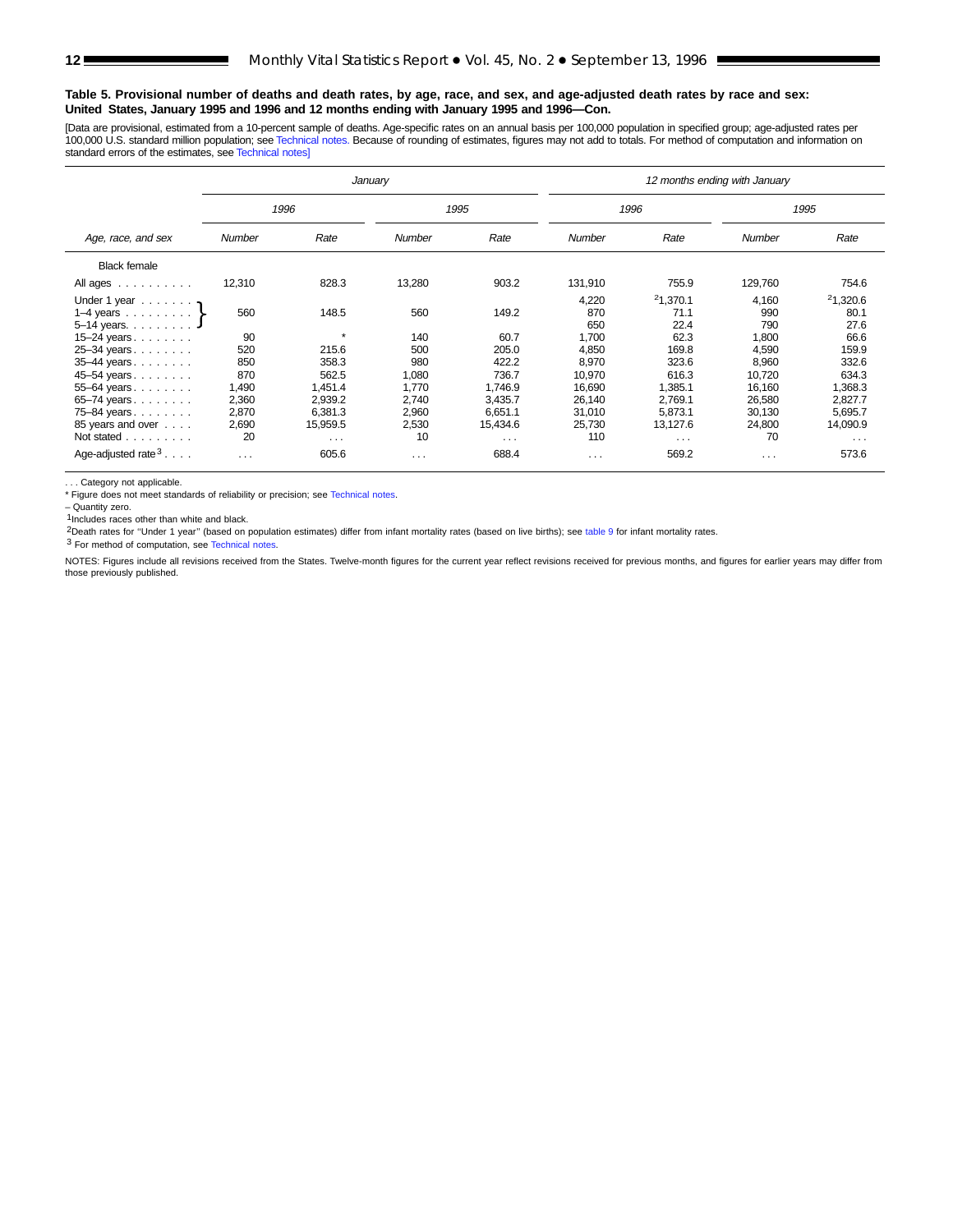#### <span id="page-12-0"></span>Table 6. Provisional number of deaths and death rates for 72 selected causes, Human immunodeficiency virus infection, and Alzehimer's disease: United States, January 1995 **and 1996 and 12 months ending with January 1995 and 1996**

[Data are provisional, estimated from <sup>a</sup> 10-percent sample of deaths. Rates on an annual basis per 100,000 estimated population. Because of rounding of estimates, figures may not add to totals. For method of computation and information on standard errors of the estimates, see [Technical](#page-16-0) notes. For explanation of asterisks preceding cause-of-death categories, see [Technical](#page-16-0) notes]

|                                                                                              |          |             | January                  |             | 12 months ending with January |             |           |             |  |
|----------------------------------------------------------------------------------------------|----------|-------------|--------------------------|-------------|-------------------------------|-------------|-----------|-------------|--|
|                                                                                              | 1996     |             | 1995                     |             | 1996                          |             | 1995      |             |  |
| Cause of death (Based on the Ninth Revision, International Classification of Diseases, 1975) | Number   | Rate        | Number                   | Rate        | Number                        | Rate        | Number    | Rate        |  |
|                                                                                              | 221,000  | 989.9       | 220,000                  | 988.7       | 2,311,000                     | 878.5       | 2,281,000 | 874.4       |  |
|                                                                                              |          |             |                          |             |                               |             | 10        |             |  |
|                                                                                              | 110      | 0.5         | 40                       |             | 700                           | 0.3         | 720       | 0.3         |  |
|                                                                                              | 100      |             | 170                      | 0.8         | 1,290                         | 0.5         | 1.510     | 0.6         |  |
|                                                                                              | 90       |             | 120                      | 0.5         | 1.040                         | 0.4         | 1,120     | 0.4         |  |
|                                                                                              | 10       |             | 50                       |             | 260                           | 0.1         | 390       | 0.1         |  |
|                                                                                              | $\equiv$ |             | $\overline{\phantom{0}}$ |             | 10                            |             | 20        |             |  |
|                                                                                              | $\equiv$ |             |                          |             | 10                            |             |           |             |  |
|                                                                                              | 40       |             | 20                       |             | 320                           | 0.1         | 300       | 0.1         |  |
|                                                                                              | 2.280    | 10.2        | 2.160                    | 9.7         | 21,310                        | 8.1         | 19,800    | 7.6         |  |
|                                                                                              |          |             |                          |             |                               |             |           |             |  |
|                                                                                              |          |             |                          |             |                               |             | 10        |             |  |
|                                                                                              | 300      | 1.3         | 330                      | 1.5         | 3,490                         | 1.3         | 2,940     | 1.1         |  |
| Syphilis                                                                                     |          |             | 20                       |             | 110                           | 0.0         | 110       | 0.0         |  |
| All other infectious and parasitic                                                           |          |             |                          |             |                               |             |           |             |  |
| diseases $1.001-003.005.020-032.037.039-041.$ *042-*044.046-054.056-066.071-088.098-139      | 4.160    | 18.6        | 4,590                    | 20.7        | 48,570                        | 18.5        | 47.670    | 18.3        |  |
| Malignant neoplasms, including neoplasms of lymphatic and hematopoietic tissues 140–208      | 48.430   | 216.6       | 49.350                   | 222.1       | 535.520                       | 203.6       | 541.030   | 207.4       |  |
|                                                                                              |          |             |                          |             |                               |             |           |             |  |
| Malignant neoplasms of digestive organs and peritoneum150–159                                | 700      | 3.1<br>51.3 | 790                      | 3.5<br>50.7 | 7.890                         | 3.0<br>47.7 | 7.900     | 3.0<br>48.8 |  |
|                                                                                              | 11,480   |             | 11,260                   |             | 125,480                       |             | 127,230   |             |  |
|                                                                                              | 14.020   | 62.7        | 14.280                   | 64.3        | 154.670                       | 58.8        | 154.540   | 59.2        |  |
|                                                                                              | 3.820    | 17.1        | 4,670                    | 21.0        | 43.160                        | 16.4        | 44.990    | 17.2        |  |
|                                                                                              | 5.170    | 23.1        | 5.440                    | 24.5        | 60.530                        | 23.0        | 62.300    | 23.9        |  |
|                                                                                              | 2,290    | 10.2        | 2,190                    | 9.9         | 23,190                        | 8.8         | 22,040    | 8.4         |  |
|                                                                                              | 5,820    | 26.0        | 5,780                    | 26.0        | 65,630                        | 25.0        | 67,610    | 25.9        |  |
|                                                                                              | 1.870    | 8.4         | 1.790                    | 8.1         | 19.710                        | 7.5         | 19.910    | 7.6         |  |
| Other malignant neoplasms of lymphatic and hematopoietic tissues. 200–203                    | 3,260    | 14.6        | 3,170                    | 14.3        | 35,250                        | 13.4        | 34,510    | 13.2        |  |
| Benign neoplasms, carcinoma in situ, and neoplasms of uncertain behavior and                 |          |             |                          |             |                               |             |           |             |  |
|                                                                                              | 720      | 3.2         | 830                      | 3.7         | 8,280                         | 3.1         | 7.730     | 3.0         |  |
|                                                                                              | 5,700    | 25.5        | 5,740                    | 25.8        | 58,290                        | 22.2        | 55,320    | 21.2        |  |
|                                                                                              | 410      | 1.8         | 290                      | 1.3         | 3,950                         | 1.5         | 3,080     | 1.2         |  |
|                                                                                              | 240      | 1.1         | 420                      | 1.9         | 4.110                         | 1.6         | 4.210     | 1.6         |  |
|                                                                                              | 70       |             | 150                      | 0.7         | 700                           | 0.3         | 970       | 0.4         |  |
|                                                                                              | 91.780   | 410.4       | 90.930                   | 409.2       | 943.370                       | 358.7       | 934.310   | 358.1       |  |
|                                                                                              | 71,560   | 320.0       | 70,240                   | 316.1       | 732,190                       | 278.4       | 726,700   | 278.5       |  |
| Rheumatic fever and rheumatic heart disease390-398                                           | 390      | 1.7         | 560                      | 2.5         | 4.860                         | 1.8         | 5.520     | 2.1         |  |
|                                                                                              | 2.370    | 10.6        | 2,300                    | 10.3        | 24,560                        | 9.3         | 23,850    | 9.1         |  |
|                                                                                              | 240      | 1.1         | 280                      | 1.3         | 2.300                         | 0.9         | 2,330     | 0.9         |  |
|                                                                                              | 46.380   | 207.4       | 46.070                   | 207.3       | 477.710                       | 181.6       | 479.340   | 183.7       |  |
|                                                                                              | 21.560   | 96.4        | 21.720                   | 97.7        | 217.020                       | 82.5        | 223.610   | 85.7        |  |
|                                                                                              | 230      | 1.0         | 320                      | 1.4         | 2,500                         | 1.0         | 2,660     | 1.0         |  |
|                                                                                              | 70       |             | 100                      |             | 700                           | 0.3         | 880       | 0.3         |  |
| Old myocardial infarction and other forms of                                                 |          |             |                          |             |                               |             |           |             |  |
|                                                                                              | 24,520   | 109.6       | 23,930                   | 107.7       | 257,490                       | 97.9        | 252,190   | 96.7        |  |
|                                                                                              | 1.460    | 6.5         | 1.470                    | 6.6         | 15.520                        | 5.9         | 14.560    | 5.6         |  |
| All other forms of heart disease415–423,425–429                                              | 20,720   | 92.6        | 19,550                   | 88.0        | 207,240                       | 78.8        | 201,110   | 77.1        |  |
|                                                                                              | 1,160    | 5.2         | 1,240                    | 5.6         | 12,400                        | 4.7         | 10,820    | 4.1         |  |
|                                                                                              | 15.170   | 67.8        | 15,150                   | 68.2        | 156,780                       | 59.6        | 153.610   | 58.9        |  |
|                                                                                              | 2.140    | 9.6         | 2,330                    | 10.5        | 21,510                        | 8.2         | 21.620    | 8.3         |  |
| Cerebral thrombosis and unspecified occlusion of cerebral arteries434.0.434.9                | 1,260    | 5.6         | 1,350                    | 6.1         | 13,320                        | 5.1         | 14,830    | 5.7         |  |
|                                                                                              | 70       |             | 50                       |             | 660                           | 0.3         | 910       | 0.3         |  |
|                                                                                              |          |             |                          |             |                               |             |           |             |  |
| All other and late effects of cerebrovascular diseases 430.433.435–438                       | 11,700   | 52.3        | 11,420                   | 51.4        | 121.290                       | 46.1        | 116.250   | 44.6        |  |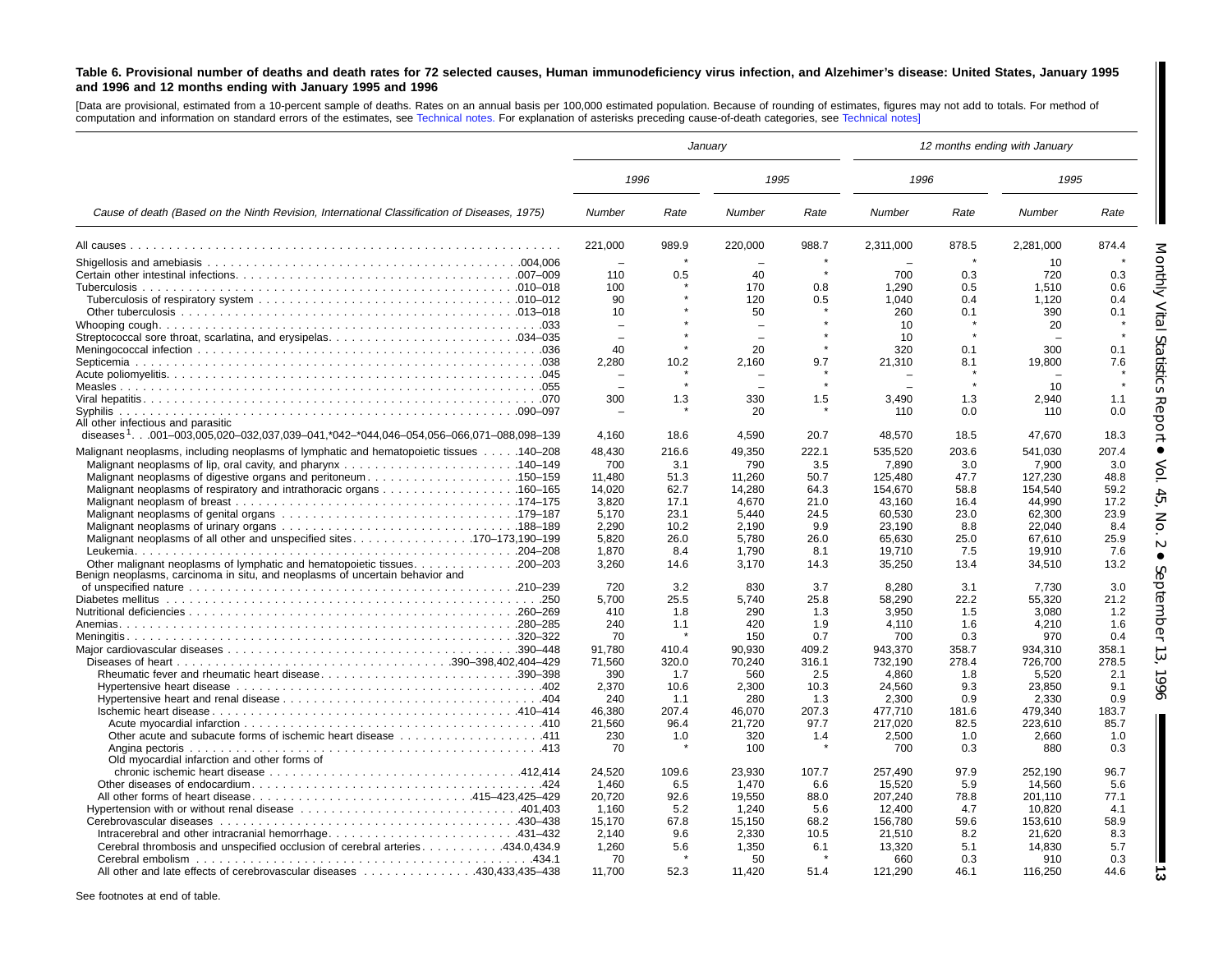#### Table 6. Provisional number of deaths and death rates for 72 selected causes, Human immunodeficiency virus infection, and Alzehimer's disease: United States, January 1995 **and 1996 and 12 months ending with January 1995 and 1996—Con.**

[Data are provisional, estimated from <sup>a</sup> 10-percent sample of deaths. Rates on an annual basis per 100,000 estimated population. Because of rounding of estimates, figures may not add to totals. For method of computation and information on standard errors of the estimates, see [Technical](#page-16-0) notes. For explanation of asterisks preceding cause-of-death categories, see [Technical](#page-16-0) notes]

|                                                                                                                                                    |                                                                       |                                                          | January                                                              |                                                              | 12 months ending with January                                                   |                                                                 |                                                                                 |                                                                 |  |
|----------------------------------------------------------------------------------------------------------------------------------------------------|-----------------------------------------------------------------------|----------------------------------------------------------|----------------------------------------------------------------------|--------------------------------------------------------------|---------------------------------------------------------------------------------|-----------------------------------------------------------------|---------------------------------------------------------------------------------|-----------------------------------------------------------------|--|
|                                                                                                                                                    | 1996                                                                  |                                                          | 1995                                                                 |                                                              | 1996                                                                            |                                                                 | 1995                                                                            |                                                                 |  |
| Cause of death (Based on the Ninth Revision, International Classification of Diseases, 1975)                                                       | Number                                                                | Rate                                                     | Number                                                               | Rate                                                         | Number                                                                          | Rate                                                            | Number                                                                          | Rate                                                            |  |
| Atherosclerosis                                                                                                                                    | 1,470<br>2,420                                                        | 6.6<br>10.8                                              | 1,640<br>2.670                                                       | 7.4<br>12.0                                                  | 16,220<br>25,760                                                                | 6.2<br>9.8                                                      | 16,930<br>26,240                                                                | 6.5<br>10.1                                                     |  |
| Chronic obstructive pulmonary diseases and allied conditions490–496<br>Other chronic obstructive pulmonary diseases and allied conditions. 494-496 | 60<br>9,710<br>9,490<br>220<br>10,930<br>470<br>1,770<br>480<br>8,220 | 43.4<br>42.4<br>1.0<br>48.9<br>2.1<br>7.9<br>2.1<br>36.8 | 40<br>8,470<br>8,400<br>70<br>10,930<br>310<br>2,000<br>570<br>8,050 | $\star$<br>38.1<br>37.8<br>49.2<br>1.4<br>9.0<br>2.6<br>36.2 | 560<br>81.410<br>80,780<br>620<br>103,550<br>3,130<br>17.190<br>5,420<br>77,810 | 0.2<br>31.0<br>30.7<br>0.2<br>39.4<br>1.2<br>6.5<br>2.1<br>29.6 | 430<br>78,420<br>77,850<br>560<br>100,210<br>3,360<br>17.450<br>5,120<br>74,270 | 0.2<br>30.1<br>29.8<br>0.2<br>38.4<br>1.3<br>6.7<br>2.0<br>28.5 |  |
| Hernia of abdominal cavity and intestinal obstruction without                                                                                      | 560<br>30                                                             | 2.5                                                      | 490<br>50                                                            | 2.2                                                          | 5.960<br>380                                                                    | 2.3<br>0.1                                                      | 5.930<br>360                                                                    | 2.3<br>0.1                                                      |  |
| Acute glomerulonephritis and nephrotic syndrome580–581<br>Chronic glomerulonephritis, nephritis and nephropathy, not specified as                  | 630<br>2,210<br>210<br>2,670<br>10                                    | 2.8<br>9.9<br>0.9<br>11.9                                | 580<br>2,300<br>330<br>2,520<br>30                                   | 2.6<br>10.3<br>1.5<br>11.3                                   | 6,010<br>25,000<br>2,580<br>25,770<br>260                                       | 2.3<br>9.5<br>1.0<br>9.8<br>0.1                                 | 5,990<br>25,880<br>2,750<br>24,750<br>230                                       | 2.3<br>9.9<br>1.1<br>9.5<br>0.1                                 |  |
| Renal failure, disorders resulting from impaired renal function, and                                                                               | 180<br>2.480<br>100<br>70                                             | 0.8<br>11.1                                              | 220<br>2.270<br>70<br>10                                             | 1.0<br>10.2                                                  | 1.290<br>24,220<br>760<br>490                                                   | 0.5<br>9.2<br>0.3<br>0.2                                        | 1.680<br>22.840<br>990<br>380                                                   | 0.6<br>8.8<br>0.4<br>0.1                                        |  |
|                                                                                                                                                    | 30<br>$\overline{\phantom{a}}$<br>30                                  |                                                          | 30<br>30                                                             |                                                              | 320<br>20<br>300                                                                | 0.1<br>0.1                                                      | 340<br>40<br>300                                                                | 0.1<br>0.1                                                      |  |
| Birth trauma, intrauterine hypoxia, birth asphyxia, and                                                                                            | 840<br>1.110                                                          | 3.8<br>5.0                                               | 1,060<br>1.180                                                       | 4.8<br>5.3                                                   | 11,320<br>13,330                                                                | 4.3<br>5.1                                                      | 11,700<br>14,360                                                                | 4.5<br>5.5                                                      |  |
|                                                                                                                                                    | 190<br>920<br>4,280<br>21,360                                         | 0.8<br>4.1<br>19.1<br>95.5                               | 200<br>980<br>3,910<br>20,290                                        | 0.9<br>4.4<br>17.6<br>91.3                                   | 1.970<br>11,360<br>42,600<br>214,520                                            | 0.7<br>4.3<br>16.2<br>81.6                                      | 2.380<br>11,980<br>39,920<br>203,570                                            | 0.9<br>4.6<br>15.3<br>78.0                                      |  |
|                                                                                                                                                    | 7,510<br>3.380<br>4,130<br>2,440<br>2,130<br>170                      | 33.6<br>15.1<br>18.5<br>10.9<br>9.5<br>0.8               | 7,500<br>3.610<br>3,900<br>2,580<br>2,080<br>210                     | 33.7<br>16.2<br>17.5<br>11.6<br>9.3<br>0.9                   | 89,810<br>43.550<br>46,250<br>29,680<br>22,420<br>2,230                         | 34.1<br>16.6<br>17.6<br>11.3<br>8.5<br>0.8                      | 89,080<br>42.910<br>46,170<br>30,800<br>23,880<br>2,550                         | 34.1<br>16.4<br>17.7<br>11.8<br>9.2<br>1.0                      |  |
|                                                                                                                                                    | 3,680<br>2.400                                                        | 16.4<br>10.7                                             | 3,960<br>2,020                                                       | 17.8<br>9.1                                                  | 42,090<br>20,850                                                                | 16.0<br>7.9                                                     | 41,110<br>18,680                                                                | 15.8<br>7.2                                                     |  |

– Quantity zero.

\* Figure does not meet standards of reliability or precision; see [Technical](#page-16-0) notes.

1Includes data for deaths due to Human immunodeficiency virus infection (categories \*042–\*044) shown separately below; see [Technical](#page-16-0) notes.

<sup>2</sup>Included in "All other infectious and parasitic diseases" shown above.

NOTES: Figures include all revisions received from the States. Twelve-month figures for the current year reflect revisions received for previous months, and figures for earlier years may differ from those previously publis

Monthly Vital Statistics Report  $\bullet$ Vol. 45, No. $\mathbf{A}$  $\bullet$ September13, 1996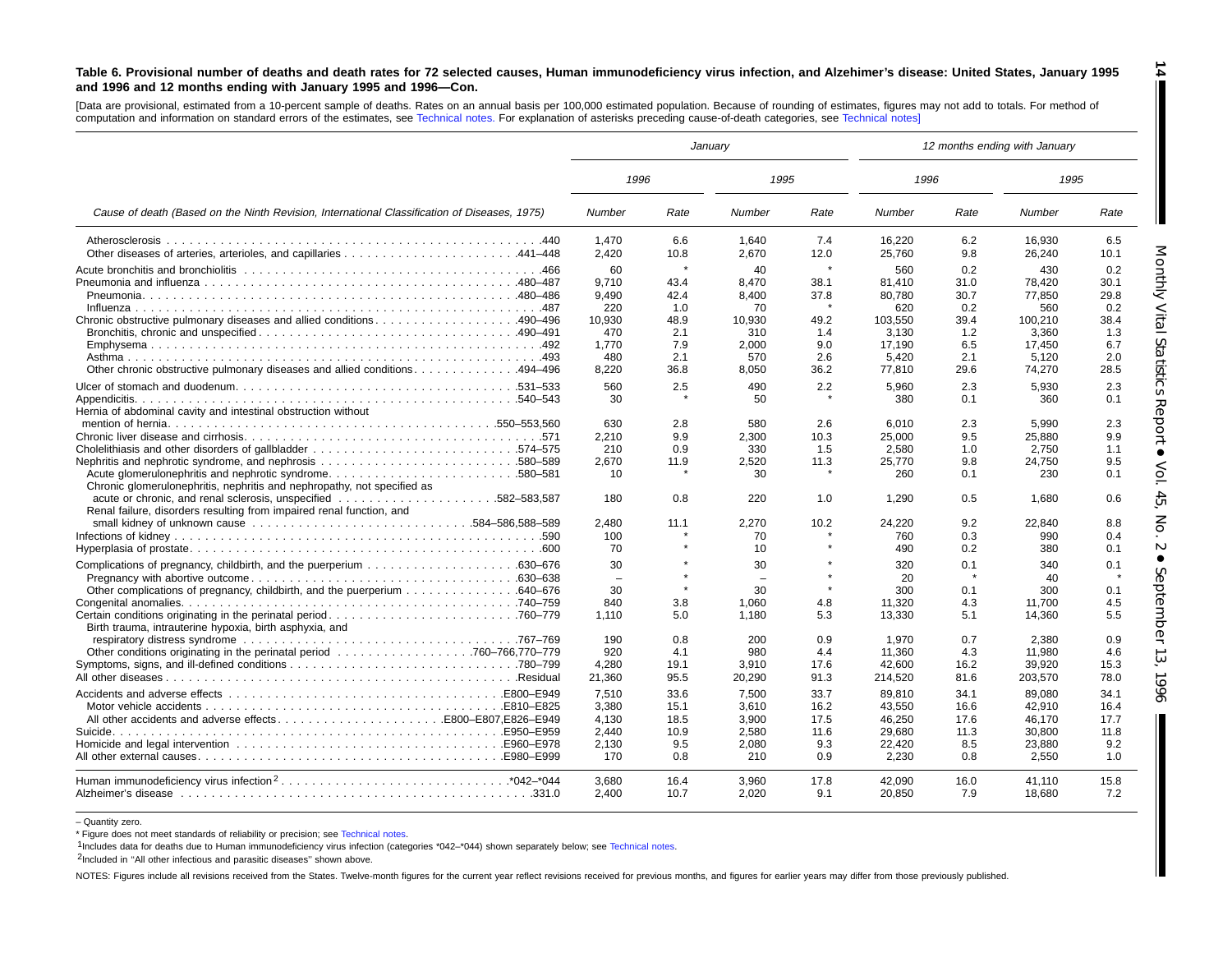#### Table 7. Provisional number of deaths and death rates for 16 selected subcategories of Malignant neoplasms, including neoplasms of lymphatic and hematopoietic tissues: United States, January 1995 and 1996 and 12 months ending with January 1995 and 1996

[Data are provisional, estimated from a 10-percent sample of deaths. Rates on an annual basis per 100,000 estimated population. Because of rounding of estimates, figures may not add to totals. For method of computation and information on standard errors of the estimates, see [Technical](#page-16-0) notes]

|                                                                                              |        |       | January |       |         | 12 months ending with January |         |       |
|----------------------------------------------------------------------------------------------|--------|-------|---------|-------|---------|-------------------------------|---------|-------|
|                                                                                              | 1996   |       | 1995    |       | 1996    |                               | 1995    |       |
| Cause of death (Based on the Ninth Revision, International Classification of Diseases, 1975) | Number | Rate  | Number  | Rate  | Number  | Rate                          | Number  | Rate  |
| Malignant neoplasms, including neoplasms of lymphatic and hematopoietic tissues 1. 140–208   | 48,430 | 216.6 | 49,350  | 222.1 | 535,520 | 203.6                         | 541.030 | 207.4 |
|                                                                                              | 1,040  | 4.6   | 990     | 4.5   | 10.410  | 4.0                           | 11.170  | 4.3   |
|                                                                                              | 1,210  | 5.4   | 1,280   | 5.8   | 13.750  | 5.2                           | 13.820  | 5.3   |
| Malignant neoplasms of colon, rectum, rectosigmoid junction, and anus  153,154               | 5,190  | 23.2  | 5,030   | 22.6  | 56,000  | 21.3                          | 58,600  | 22.5  |
|                                                                                              | 2,210  | 9.9   | 2,420   | 10.9  | 27,170  | 10.3                          | 26,770  | 10.3  |
| Malignant neoplasms of trachea, bronchus, and lung162                                        | 13,610 | 60.9  | 13,670  | 61.5  | 149,600 | 56.9                          | 149,160 | 57.2  |
|                                                                                              | 440    | 2.0   | 670     | 3.0   | 6,790   | 2.6                           | 7,330   | 2.8   |
|                                                                                              | 290    | 1.3   | 290     | 1.3   | 4.770   | 1.8                           | 4,550   | 1.7   |
| Malignant neoplasms of body of uterus and of uterus, part unspecified 179,182                | 420    | 1.9   | 520     | 2.3   | 6,010   | 2.3                           | 5,880   | 2.3   |
|                                                                                              | 1,360  | 6.1   | 1.170   | 5.3   | 13.780  | 5.2                           | 13.880  | 5.3   |
|                                                                                              | 2,890  | 12.9  | 3,270   | 14.7  | 34,170  | 13.0                          | 36,000  | 13.8  |
|                                                                                              | 1,160  | 5.2   | 1.140   | 5.1   | 11.560  | 4.4                           | 10.730  | 4.1   |
| Malignant neoplasms of kidney and other and unspecified urinary organs 189                   | 1,120  | 5.0   | 1,040   | 4.7   | 11,630  | 4.4                           | 11,310  | 4.3   |
| Malignant neoplasms of brain and other and unspecified parts of nervous system 191,192       | 1,000  | 4.5   | 910     | 4.1   | 11,630  | 4.4                           | 12,020  | 4.6   |
|                                                                                              | 210    | 0.9   | 100     |       | 1,640   | 0.6                           | 1.470   | 0.6   |
|                                                                                              | 2,070  | 9.3   | 2,070   | 9.3   | 23,260  | 8.8                           | 22,670  | 8.7   |
| Multiple myeloma and other immunoproliferative neoplasms 203                                 | 980    | 4.4   | 990     | 4.5   | 10,360  | 3.9                           | 10.370  | 4.0   |

\* Figure does not meet standards of reliability or precision; see [Technical](#page-16-0) notes.

1Includes figures for subcategories not shown below.

NOTES: Figures include all revisions received from the States. Twelve-month figures for the current year reflect revisions received for previous months, and figures for earlier years may differ from those previously publis

#### Table 8. Provisional number of deaths and death rates for firearm mortality: United States, January 1995 and 1996 and 12 months ending with January 1995 and 1996

[Data are provisional, estimated from a 10-percent sample of deaths. Rates on an annual basis per 100,000 estimated population. Because of rounding of estimates, figures may not add to totals. For method of computation and information on standard errors of the estimates, see [Technical](#page-16-0) notes]

|                                                                                                                                                               |                             |                   | January                     |                   |                                  |                          | 12 months ending with January    |                          |
|---------------------------------------------------------------------------------------------------------------------------------------------------------------|-----------------------------|-------------------|-----------------------------|-------------------|----------------------------------|--------------------------|----------------------------------|--------------------------|
|                                                                                                                                                               | 1996                        |                   | 1995                        |                   | 1996                             |                          | 1995                             |                          |
| Cause of death (Based on the Ninth Revision, International Classification of Diseases, 1975)                                                                  | Number                      | Rate              | Number                      | Rate              | Number                           | Rate                     | Number                           | Rate                     |
|                                                                                                                                                               | 3,350                       | 15.0              | 3.280                       | 14.8              | 35.620                           | 13.5                     | 38,690                           | 14.8                     |
| Homicide and legal intervention by firearmsE965.0–E965.4, E970<br>Injury by firearms, undetermined whether accidentally or purposely inflicted. E985.0–E985.4 | 160<br>1.620<br>1,560<br>10 | 0.7<br>7.2<br>7.0 | 140<br>1,530<br>1,570<br>30 | 0.6<br>6.9<br>7.1 | 1,380<br>18.070<br>15.940<br>230 | 0.5<br>6.9<br>6.1<br>0.1 | 1.590<br>19.370<br>17.410<br>320 | 0.6<br>7.4<br>6.7<br>0.1 |

\* Figure does not meet standards of reliability or precision; see [Technical](#page-16-0) notes.

NOTES: Figures include all revisions received from the States. Twelve-month figures for the current year reflect revisions received for previous months, and figures for earlier years may differ from those previously publis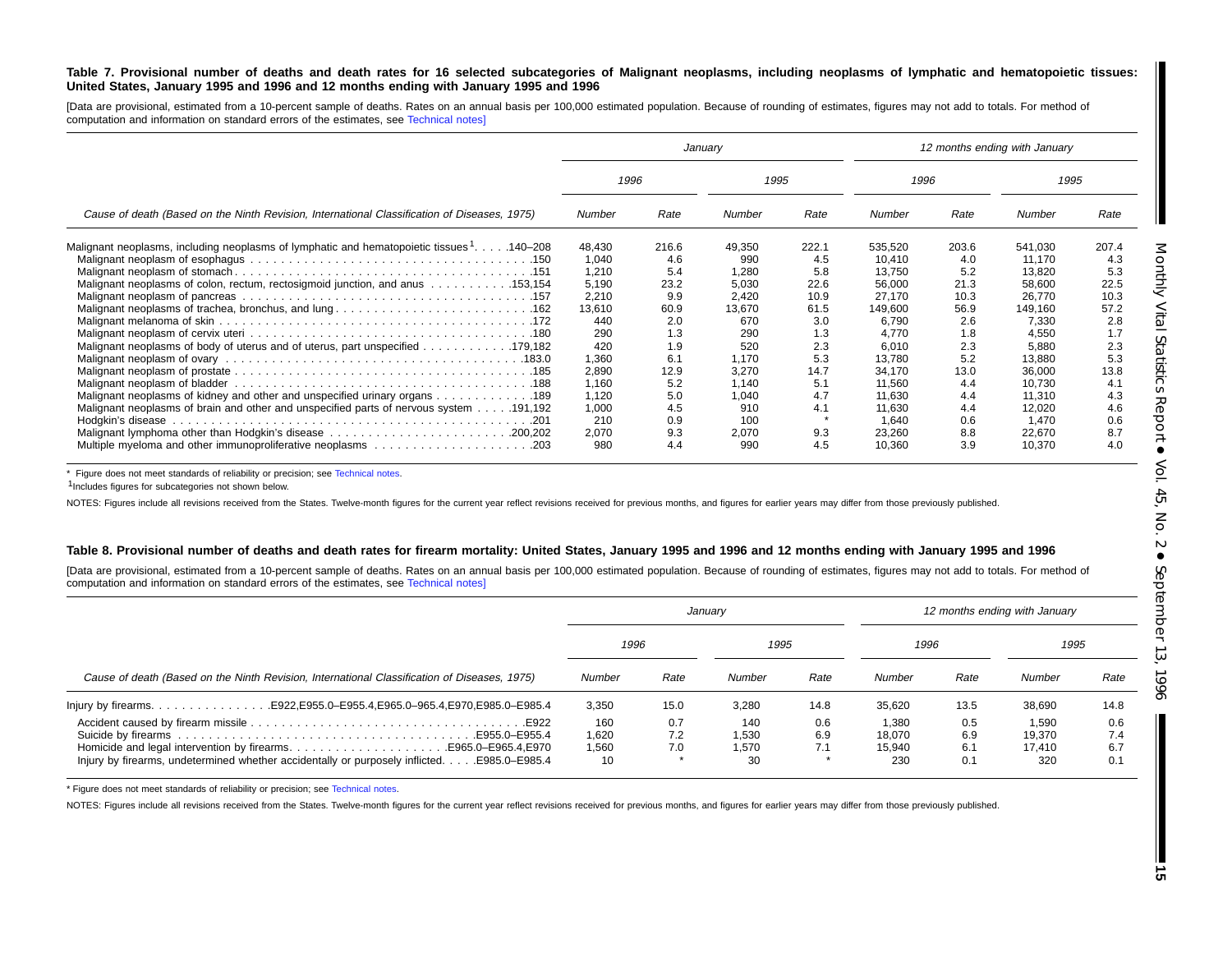#### Table 9. Provisional number of deaths under 1 year and infant mortality rates, by age and for 10 selected causes: United States, January 1995 and 1996 and 12 months ending **with January 1995 and 1996**

[Data are provisional, estimated from <sup>a</sup> 10-percent sample of deaths. Rates on an annual basis per 100,000 live births. Because of rounding of estimates, figures may not add to totals. For method of computation and information on standard errors of the estimates, see [Technical](#page-16-0) notes]

|                                                                                                      | January                                    |                        |                                                  |                              | 12 months ending with January                                |                                                             |                                                              |                                                              |
|------------------------------------------------------------------------------------------------------|--------------------------------------------|------------------------|--------------------------------------------------|------------------------------|--------------------------------------------------------------|-------------------------------------------------------------|--------------------------------------------------------------|--------------------------------------------------------------|
|                                                                                                      | 1996                                       |                        | 1995                                             |                              | 1996                                                         |                                                             | 1995                                                         |                                                              |
| Age and cause of death (Based on the Ninth Revision, International Classification of Diseases, 1975) | Number                                     | Rate                   | Number                                           | Rate                         | Number                                                       | Rate                                                        | Number                                                       | Rate                                                         |
|                                                                                                      | 2,400                                      | 751.4                  | 2.700                                            | 794.1                        | 29,000                                                       | 753.6                                                       | 31.600                                                       | 797.0                                                        |
|                                                                                                      | 1.400<br>1,000                             | 437.0<br>312.2         | 1.700<br>1,000                                   | 498.7<br>293.4               | 18,370<br>10.580                                             | 477.5<br>275.0                                              | 19,930<br>11.660                                             | 502.6<br>294.1                                               |
| .480–487                                                                                             | 20<br>440<br>210<br>20<br>70<br>100<br>690 | 137.4<br>65.6<br>215.4 | 20<br>40<br>610<br>400<br>10<br>80<br>100<br>580 | ÷<br>178.9<br>117.3<br>170.1 | 170<br>340<br>6,000<br>3.370<br>200<br>470<br>1,220<br>7.860 | 4.4<br>8.8<br>156.0<br>87.6<br>5.2<br>12.2<br>31.7<br>204.3 | 260<br>440<br>6,870<br>3,930<br>200<br>570<br>1,560<br>7.870 | 6.6<br>11.1<br>173.3<br>99.1<br>5.0<br>14.4<br>39.3<br>198.5 |
| All other causes.<br>.Residual                                                                       | 310<br>540                                 | 96.8<br>168.6          | 300<br>570                                       | 88.0<br>167.2                | 2,920<br>6,410                                               | 75.9<br>166.6                                               | 3,450<br>6,450                                               | 87.0<br>162.7                                                |

– Quantity zero.

\* Figure does not meet standards of reliability or precision; see [Technical](#page-16-0) notes.

NOTES: Figures include all revisions received from the States. Twelve-month figures for the current year reflect revisions received for previous months, and figures for earlier years may differ from those previously publis

**16**

 $\blacksquare$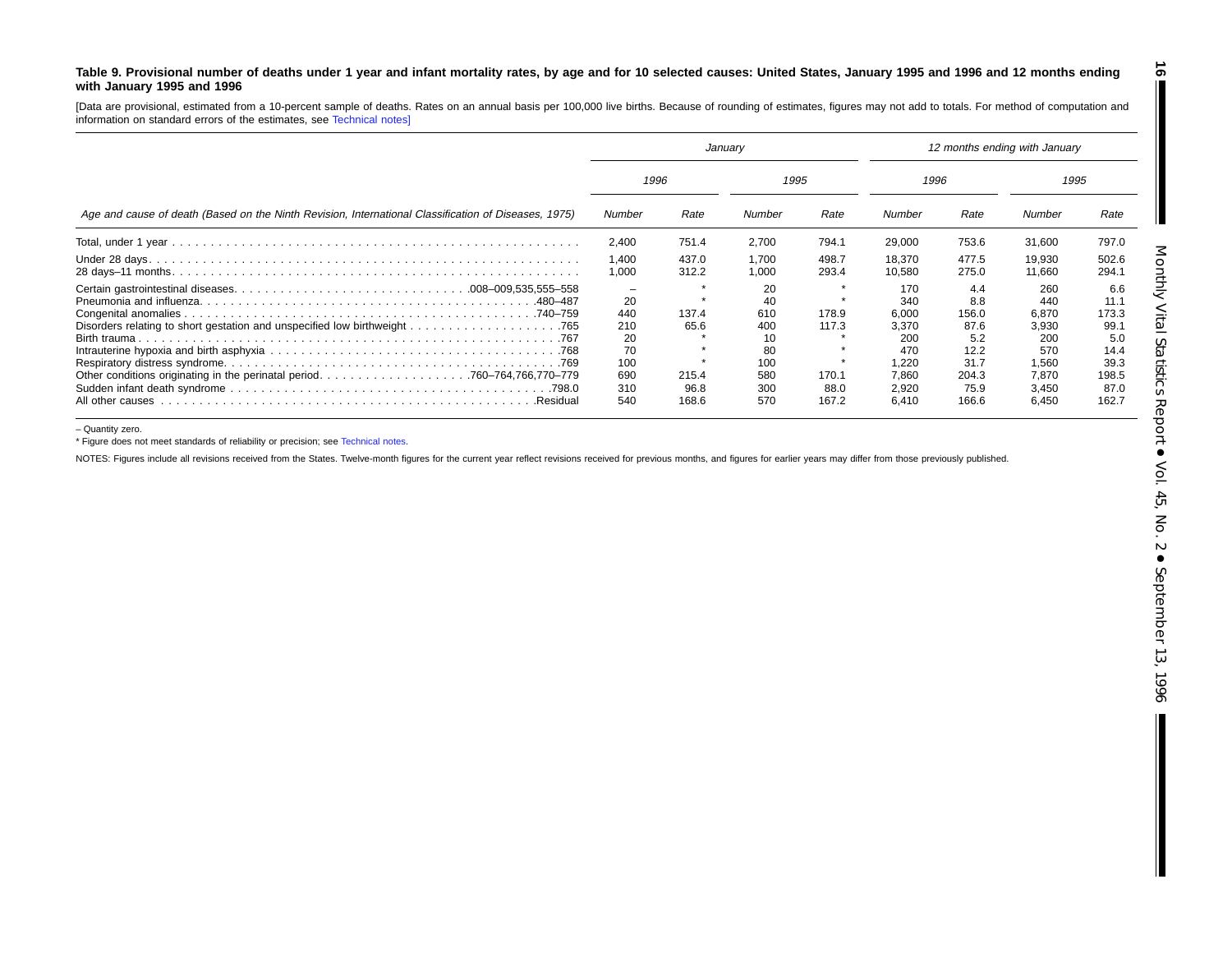## <span id="page-16-0"></span>**Technical notes**

## **Nature and sources of data**

Data in this report are provisional unless otherwise specified and include only events occurring within the United States (50 States and the District of Columbia). Mortality data exclude fetal deaths. Data for the Commonwealth of Puerto Rico are not included in the U.S. totals.

Birth, death, and infant death figures in [tables 2](#page-6-0) and [4](#page-8-0) for each State are estimates by State of residence. These estimates are derived by applying adjustment ratios to the actual counts of certificates for all events occurring in the State and received in registration offices during a 1-month period regardless of date of the event. The adjustment ratios for each data year represent the observed relationship between final State occurrence and residence figures for the three most recent years for which final data were available and are expressed as a single ratio for each State. As in previous years, monthly State marriage and divorce figures represent the actual count of all events occurring in the State (State of occurrence) that were received in the registration offices during the 1-month period. Delay in the receipt of certificates in a registration office may result in a low State figure for a given month followed by a high figure for the month(s) in which the delayed records are received. Data for previous months and cumulative data include revised figures received from the States.

Figures for births, deaths, and infant deaths for California i[n tables 2](#page-6-0) and [4](#page-8-0) contain adjustments for varying lengths of State reporting periods. Figures for Texas for all events shown in [tables 2–4](#page-6-0) also are adjusted for varying lengths of State reporting periods. The figures for both States are adjusted by the ratio between the number of days in the data month and the number of days in the State reporting period. The adjusted figures are included in the U.S. totals shown elsewhere in this report.

U.S. totals for births, deaths, and infant deaths are based on the State estimates by State of residence and, therefore, in effect, exclude events to nonresidents of the United States. Events to nonresidents of the United States are included in all marriage and divorce figures. The effect of excluding events to nonresidents from the U.S. totals is small.

## Provisional totals for the United States include estimates for State data shown as not available. Provisional totals for births and marriages for the entire United States include adjustments for observed differences between provisional and final monthly figures.

Divorce figures include reported annulments. The monthly national divorce estimate is obtained by multiplying the total for the reporting areas by the ratio observed between the most recent final annual divorce total for the United States and the provisional total for the reporting areas combined.

*Random variation*—Although the counts in this report are not subject to sampling variability (except the Current Mortality Sample), they may be affected by random variation. When the number of events is small and the probability of such an event is small, considerable caution must be observed in interpreting the data. Such infrequent events may be assumed to follow a Poisson probability distribution. For this distribution a simple approximation may be used to estimate the random variation as follows:

If *N* is the number of events in the population and *R* is the corresponding rate, the chances are 19 in 20 that

1. 
$$
N - 2\sqrt{N}
$$
 and  $N + 2\sqrt{N}$ 

covers the ''true'' number of events.

2. 
$$
R-2
$$
  $\frac{R}{\sqrt{N}}$  and  $R+2$   $\frac{R}{\sqrt{N}}$ 

covers the ''true'' rate.

If the rate  $R_1$  corresponding to  $N_1$ events is compared with the rate  $R_2$  corresponding to  $N_2$  events, the difference between the two rates may be regarded as statistically significant at the 0.05 level if it exceeds

$$
2\sqrt{\frac{R_1^2}{N_1} + \frac{R_2^2}{N_2}}
$$

Additional information on random variation in numbers of events, rates, and ratios may be found in the technical appendixes of *Vital Statistics of the United States, 1990, Volumes I and II.*

#### **Rates**

Rates are on an annual basis and, except for infant mortality rates, are per 1,000 or 100,000 estimated population residing in the United States. The populations used for computing these rates are furnished by the U.S. Bureau of the Census. Rates shown in this report beginning with 1992 were computed using populations based on the 1990 Census enumeration comparable to those used for final data. Monthly rates are based on populations estimated for the specific month. Year-to-date rates are averages of monthly rates that have been weighted by the number of days in the corresponding months. Rates for 12-month periods are the sum of events for the period per population estimated at the midpoint of the period.

Infant mortality rates are deaths under 1 year of age for the specified period (monthly, year-to-date, or 12-month period) per 1,000 or 100,000 live births. Births used for computing monthly and year-to-date infant mortality rates are adjusted for monthly variation in the number of births. Births used to compute 12-month rates do not contain this adjustment. Births used for computing infant mortality rates are not corrected for observed differences between provisional and final monthly figures as described earlier in ''Nature and sources of data.'' Because monthly infant mortality rates are based on relatively few events, they are highly variable. Therefore, comparisons of monthly infant mortality rates should be interpreted cautiously; see ''Random variation.''

Age-adjusted death rates are used to compare relative mortality risks across groups and over time. However, they should be viewed as constructs or indexes rather than as direct or actual measures of mortality risk. Statistically, they are weighted averages of the age-specific death rates, where the weights represent the fixed population proportions by age. See chapter 5 of an earlier report (1). The age-adjusted death rates presented in this report were computed by the direct method, that is, by applying age-specific death rates to the U.S. standard million population (2). See also chapter 10 of an earlier report (1). Age groups in [table 5](#page-9-0) were used to compute the age-adjusted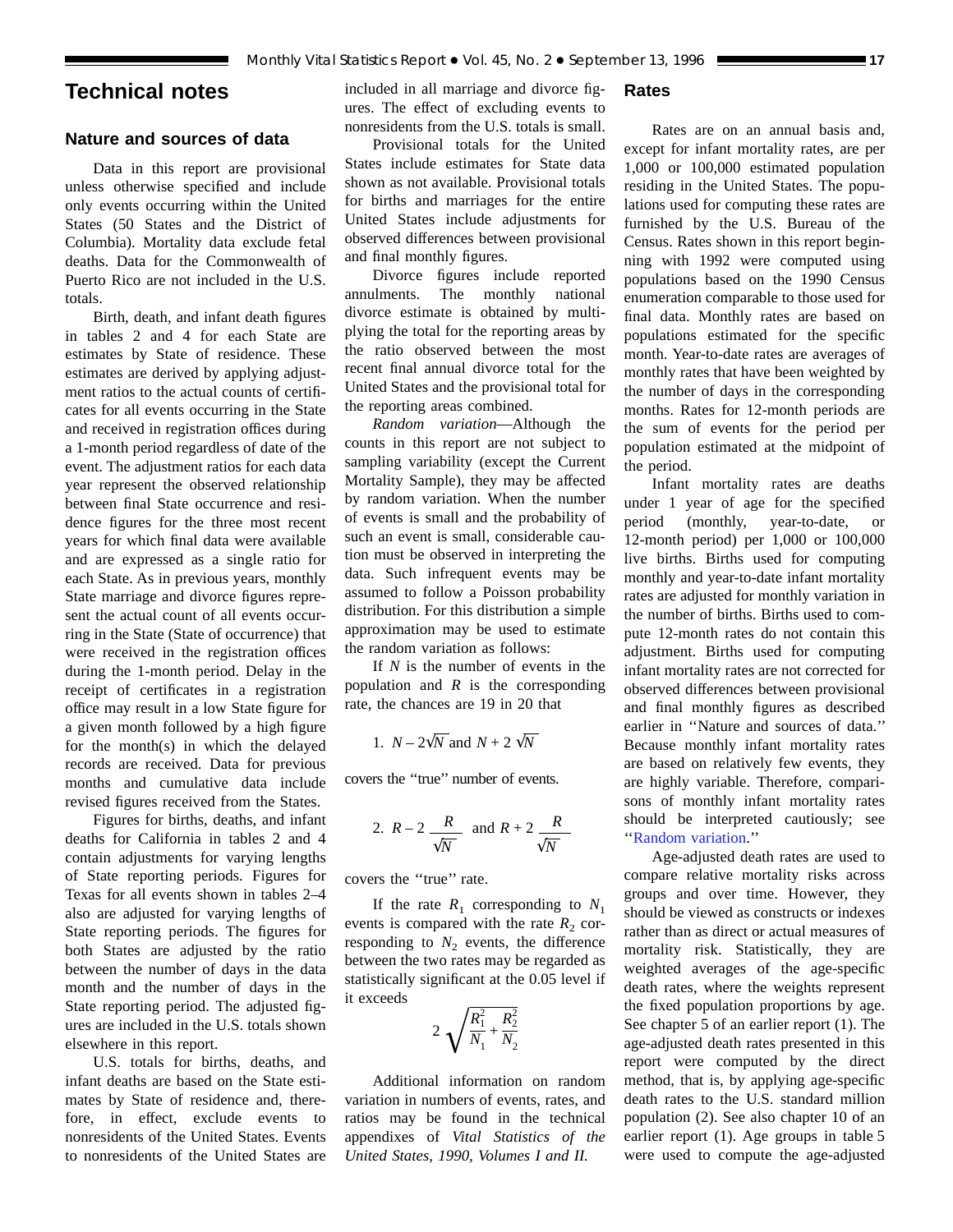rates shown in that table. It is important not to compare age-adjusted rates with crude rates.

## **Current Mortality Sample**

The Current Mortality Sample (CMS) is a 10-percent systematic sample of death certificates drawn each month after the certificates are counted in the State registration offices. Deaths and death rates for the United States by age, race, sex, and cause are estimated based on the sample. Because of the additional time required to select and process the certificates, data based on the CMS are published 1 month after publication of the U.S. and State counts. Complete information concerning the underlying cause of death sometimes is not available when the sample is drawn. As a result estimates based on sample counts for certain causes are biased. Correction for bias is not made in this report.

Estimated numbers of deaths based on the sample were proportionately adjusted to be consistent with estimates based on the count of death certificates received in State registration offices.

*HIV infection*—Beginning with data for 1987, the National Center for Health Statistics introduced categories \*042– \*044 for classifying and coding Human immunodeficiency virus (HIV) infection. The asterisks before the categories indicate that these codes are not part of the

*Ninth Revision, International Classification of Diseases.* Deaths classified to these categories are included in All other infectious and parasitic diseases in the List of 72 Selected Causes of Death and are also shown separately at the bottom of [table 6.](#page-12-0)

*Sampling variability*—Because the estimates of deaths and death rates presented in this report with the exception of total deaths and deaths under 1 year are based on a sample of death certificates, they are subject to sampling variability. The estimated relative standard error in the following table is a measure of the

**Relative standard errors for estimated numbers of deaths from the Current Mortality Sample expressed as a percent of the estimate**

|                                      | Relative standard error<br>of estimate (as percent) |                                               |  |  |
|--------------------------------------|-----------------------------------------------------|-----------------------------------------------|--|--|
| <b>Estimated number</b><br>of deaths | 170,000<br>estimated<br>deaths<br>each month        | 2,000,000<br>estimated<br>deaths<br>each year |  |  |
| 10.                                  | 94.9                                                | 94.9                                          |  |  |
| 20                                   | 67.1                                                | 67.1                                          |  |  |
| 50.                                  | 42.4                                                | 424                                           |  |  |
| 100                                  | 30.0                                                | 30.0                                          |  |  |
| 200                                  | 21.2                                                | 212                                           |  |  |
| 500                                  | 13.4                                                | 13.4                                          |  |  |
| 1.000                                | 9.5                                                 | 9.5                                           |  |  |
| 2,000                                | 6.7                                                 | 6.7                                           |  |  |
| 5.000                                | 42                                                  | 42                                            |  |  |
| 10.000                               | 2.9                                                 | 3.0                                           |  |  |
| $20,000$                             | 2.0                                                 | 2.1                                           |  |  |
| 50.000                               | 1.1                                                 | 1.3                                           |  |  |
| $100,000$                            | 0.6                                                 | 0.9                                           |  |  |
| $200,000$                            |                                                     | 0.6                                           |  |  |
| $500,000$                            |                                                     | 04                                            |  |  |
| 1,000,000<br>1.1.1.1.1.1             |                                                     | 0.2                                           |  |  |

sampling error of the estimated number of deaths (or of the estimated death rate) expressed as a percent of the estimate. The first column refers to monthly estimates; the second to annual; cumulative year-to-date totals fall between the two.

The chances are about 2 in 3 that the percent difference between an estimate and the result of a complete count is less than the percent shown. The chances are about 19 in 20 that the percent difference is less than twice the percent shown. A figure based on 100 or fewer estimated deaths has a relative standard error of 30 percent or more and is, therefore, considered unreliable. A rate based on 100 or fewer estimated deaths has been replaced by an asterisk.

Unless otherwise specified comparisons made in the text between death rates based on the CMS were statistically significant at the 0.05 level of significance. Lack of comment in the text about any two rates does not mean that the difference was tested and found not to be significant at this level.

## **References**

1. Feinleib M, Zarate AO, eds. Reconsidering age adjustment procedures: Workshop proceedings. National Center for Health Statistics. Vital Health Stat 4(29). 1992.

2. Grove RD, Hetzel AM. Vital statistics rates in the United States, 1940–1960. Public Health Service. Washington: National Center for Health Statistics. 1968.